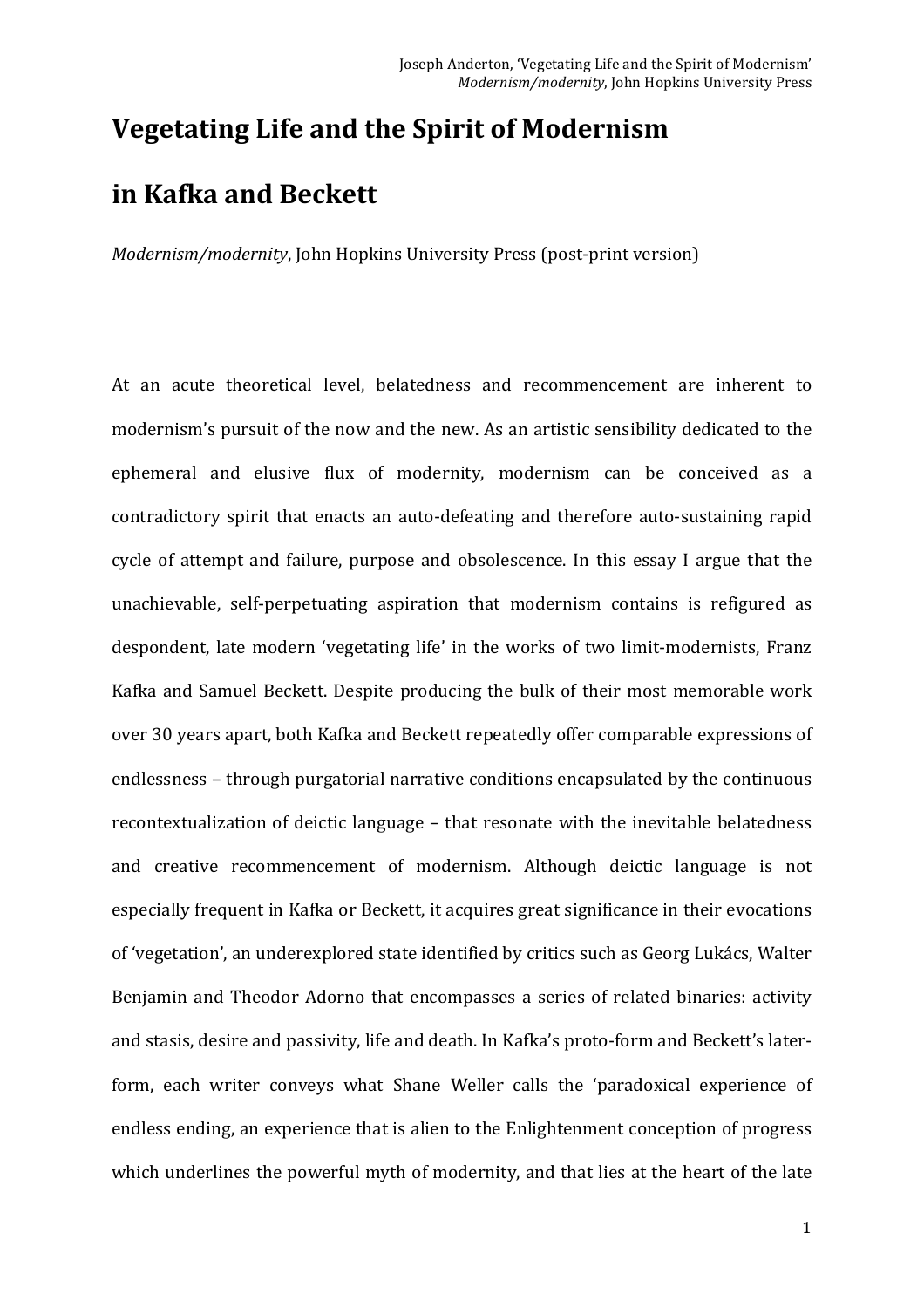modernist conception of history'.<sup>1</sup> Through portrayals of such interminable vegetative states, Kafka anticipates and Beckett epitomises a virtually exhausted late modernist life, undergoing the throes of modernism's drive for novelty and immediacy while subject to the pervasive negativity and failure that replaces the possibility of achievement. If modernism's intrinsic tardiness fuels its invention of ever-new forms, the lateness in late modernism manifests as futility, burden and nostalgia. The vegetating life evident narratively and linguistically in Kafka's 'The Hunter Gracchus' (1917/1931) and Beckett's *Texts for Nothing* (1950-51), for example, demonstrates the purgatorial condition of modernism habitually starting anew and converts it into late modernism's protracted ending.

# **The Spirit of Modernism**

It is common for the critical distillation of discrepant modernisms to derive an elemental dynamic spirit that goes back to its etymological roots: modern, *modo*, 'just now'. In his essay 'Modernity: An Unfinished Project', first published in German in 1981, Jürgen Habermas portrays modernism as a persistent rebellion kicking against the normative past: 'With varying content, the term "modern" again and again expresses the consciousness of an epoch that relates itself to the past of antiquity, in order to view itself as the result of a transition from old to the new'.<sup>2</sup> As an agent of change, modernism appears necessarily retrospective to legitimately and repeatedly disturb sedimented cultural traditions. Likewise, in an earlier 1967 essay, 'The Culture of Modernism', Irving Howe discerns the intense reactivity of modernism, arguing that 'no matter what impasse it encounters in its clashes with the external world, modernism is ceaselessly active within its own realm, endlessly inventive in destruction and improvisation'.<sup>3</sup> Howe accentuates the energetic versatility of the modernist spirit to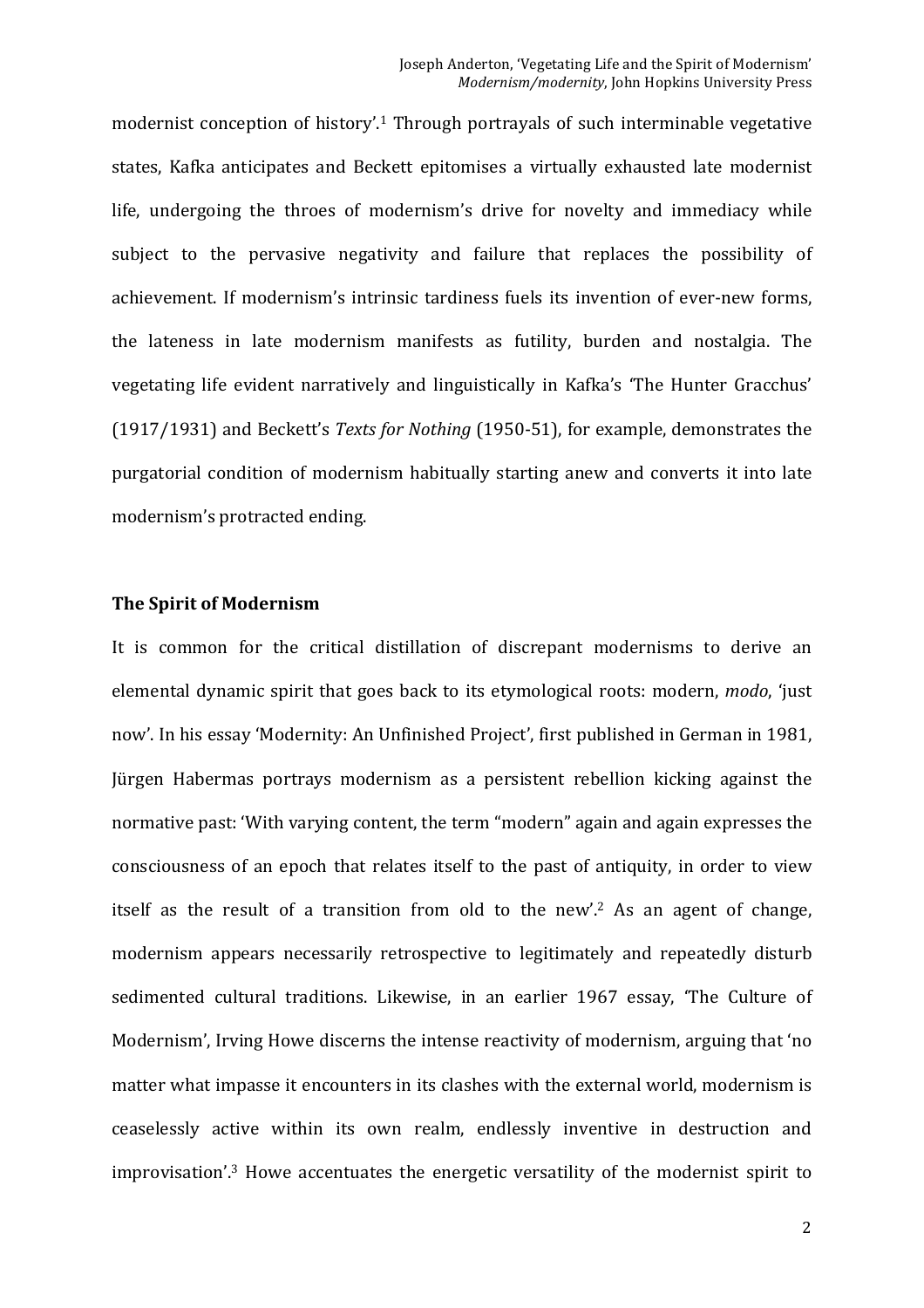the point of infinitude, underlining its restless originality in defiance of shifting historical contexts. More recently, Gabriel Josipovici summarises his book, *Whatever Happened to Modernism?* (2010), with the claim that modernism 'will always be with us, for it is not primarily a revolution in diction, or a response to industrialisation or the First World War, but is art coming to a consciousness of its limitations and responsibilities'.<sup>4</sup> Rather than a specific aesthetic, historical or ideological understanding, Josipovici articulates the enduring spirit of modernism: a diffuse sense of modernist art as an aggressive, resistant dynamic. His present tense phrase, 'coming to', suggests that modernism is a continual process, one of reflection and renewal. Susan Stanford Friedman describes such conceptions of 'modern/modernity/modernism' as the 'relational definition' which 'stresses the condition or sensibility of radical disruption and accelerating change wherever and whenever such a phenomenon appears, particularly if it manifests widely. What is modern or modernist gains its meaning through negation, as a rebellion against what once was or was presumed to be'.<sup>5</sup> To extend this premise to its logical conclusion, the constant production of a cultural past would guarantee that the spirit of modernism is always emergent and potentially limitless.

However, as early as 1929, modernism's knell was sounding. 'Demands for ceaseless artistic innovation – Pound's injunction to "make it new" – were starting to sound old'<sup>6</sup>; an editorial in *The Times* proclaimed the 'Eclipse of the Highbrow' in 1941, opining 'that age is past, though some of its ghosts still walk'<sup>7</sup>; and by 1955, the outright 'Decline of Modernism' had occurred: no longer would arts be 'brought down to the level of esoteric parlour games'.<sup>8</sup> Harry Levin's 1960 essay 'What Was Modernism?' and Maurice Beebe's 1974 response 'What Modernism Was' both reflected on modernism in the past tense, able to define a bygone art with more 'detachment and objectivity'.<sup>9</sup> In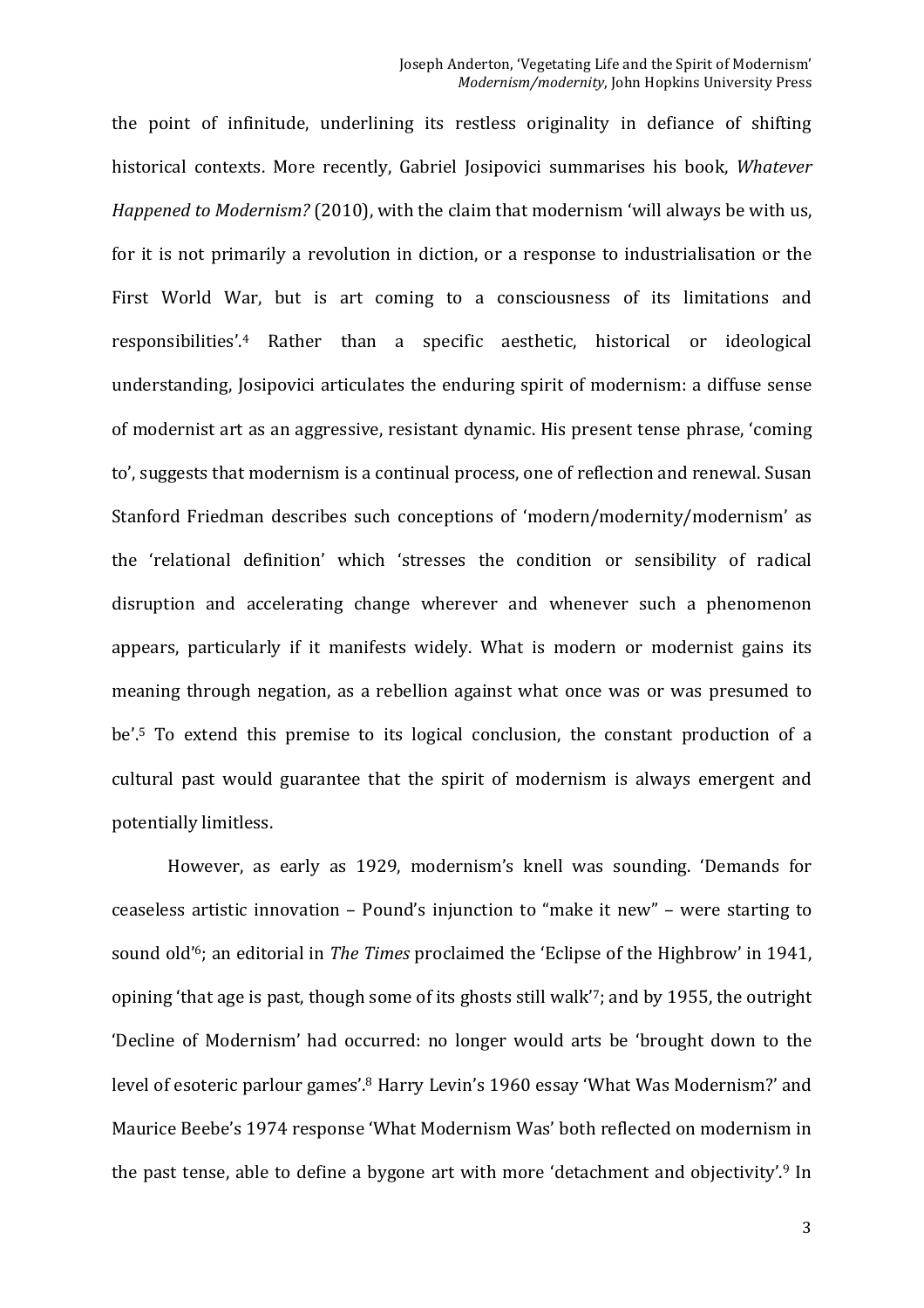Howe's work from the late 1960s and early 70s, modernism is addressed as a waning sensibility suffering an undignified demise as a residual, inauthentic copy of the radical. Howe asserts that 'there are works in which the outer mannerisms and traits of the modern are faithfully echoed or mimicked but the animating spirit has disappeared—is that not a useful shorthand for describing much of the "advanced" writing of the years after the Second World War?'<sup>10</sup> Similarly, although Habermas recognises modernity as an 'unfinished project', he also deems it a haunting semblance: 'The impulse of modernity [...] is exhausted; anyone who considers himself avant-garde can read his own death warrant. Although the avant-garde is still considered to be expanding, it is supposedly no longer creative. Modernism is dominant but dead'.<sup>11</sup> For Peter Bürger, writing in 1984, 'newness' was always a characterisation of modernism as a kind of shallow avant-gardism, not false in its focus on the intensely experimental *per se*, but lacking the 'criteria for distinguishing between faddish (arbitrary) and historically necessary newness'.<sup>12</sup> Such declarations amount to a 'declension narrative' that attests to how modernism's failsafe ethos of rupture and renewal has matured into a weary historical zeitgeist in the second half of the twentieth century.<sup>13</sup> Its fate was sealed as a victim of inescapable assimilation according to Stanford Friedman, who recognises 'the impossibility of perpetual disruption or revolution as change becomes institutionalized. What begin as multiple acts of rebellion against prevailing hegemonies become through their very success a newly codified, often commodified system'.<sup>14</sup> By virtue of its reactivity to the normative, however, the bizarre suspicion remains that a brand of fundamentalist modernism is able to deal with itself, or previous iterations of itself, as the status quo. Indeed, modernism can promise a paradoxical form of survival by committing suicide or performing a self-conducted post-mortem. Twenty-first century critical studies on modernism's 'futures' and 'legacies' in post-1945 and contemporary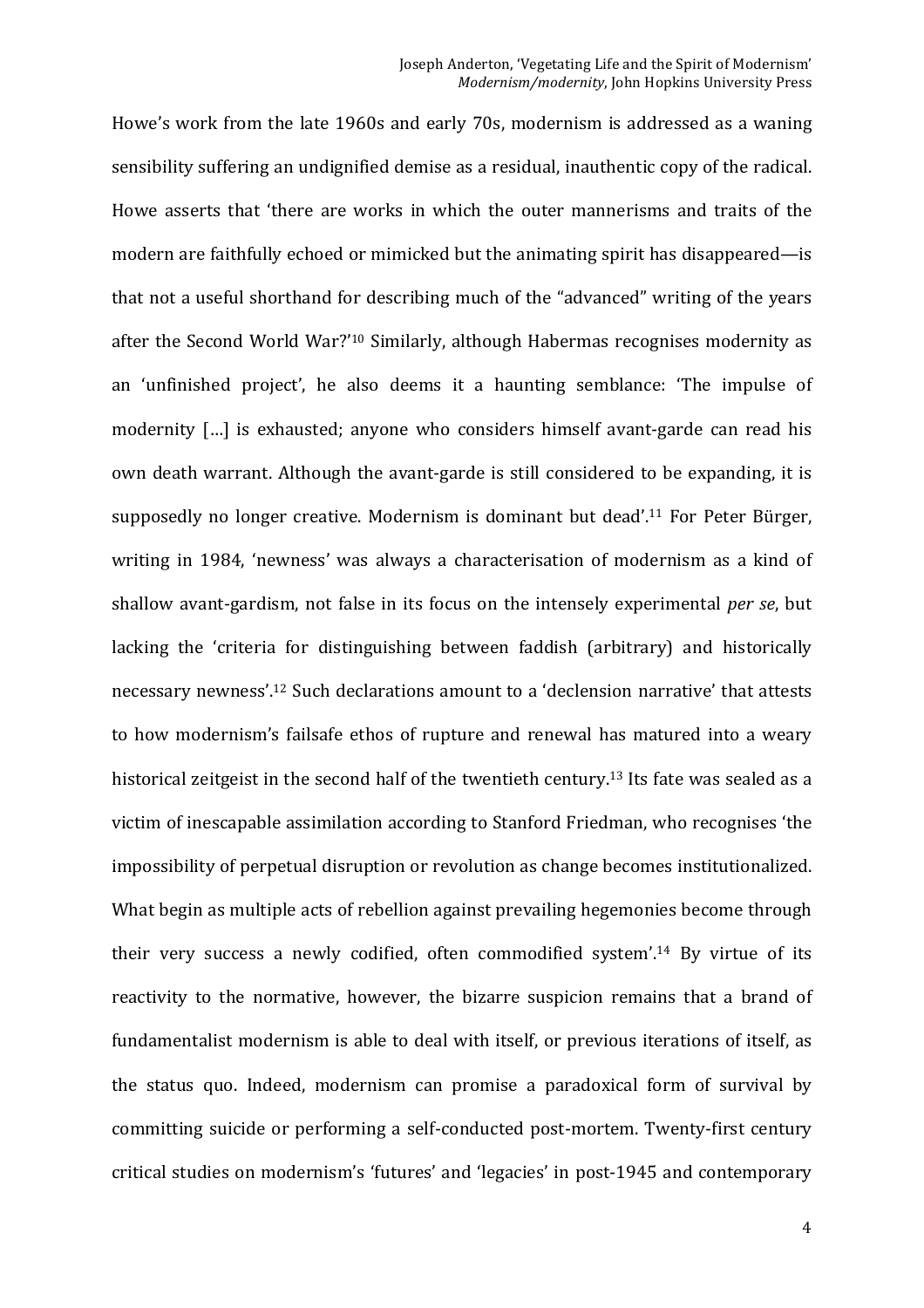literature give credence to its potential to continue as a sensibility that outlives itself, either as a revived prospect or inherited past.<sup>15</sup>

It is apparent from this brief overview that the historical decline of modernism is in conflict with the enduring spirit of modernism as a reactive, resistant sensibility. The very notion of decline seems anathema to modernism as 'a drama of perpetual remaking', best understood as 'a performative process rather than a means to an end'.<sup>16</sup> However, these contradictory narratives - one of constant renewal, one of gradual decline – reveal the possibility of detecting a confluence of activity and stasis, or an enlivening and deadening duality, in the inveterate spirit of modernism. Without a teleological trajectory, modernist art is condemned to immediacy, turning over voided products and restored purpose in a state of perpetual belatedness, that, when viewed panoramically, appears to have stagnancy engrained in its very flux. As Stanford Friedman expresses: 'Like the noun modernity, the adjectival form slips and slides between meanings rooted in the possibility and impossibility of "making it new".<sup>17</sup> A double take on Habermas's and Howe's formulations also show that, for all of its investment in the new, their modernism appears to get locked into a stale pattern, forever outmoding itself. Habermas recognises that 'the distinguishing mark of works which count as modern is "the new" which will be overcome and made obsolete through the novelty of the next style'.<sup>18</sup> The onward march of modernism means it only seems as new as its most vanguard front, so that the trailing remainder must appear anachronistic, a static relic by comparison. Although this insistence on innovation might strike one as the precondition of its timeliness and relevance, as a profoundly transient form, modernism seems to anticipate its desolation and inefficacy. Indeed, Howe goes further than Habermas to claim: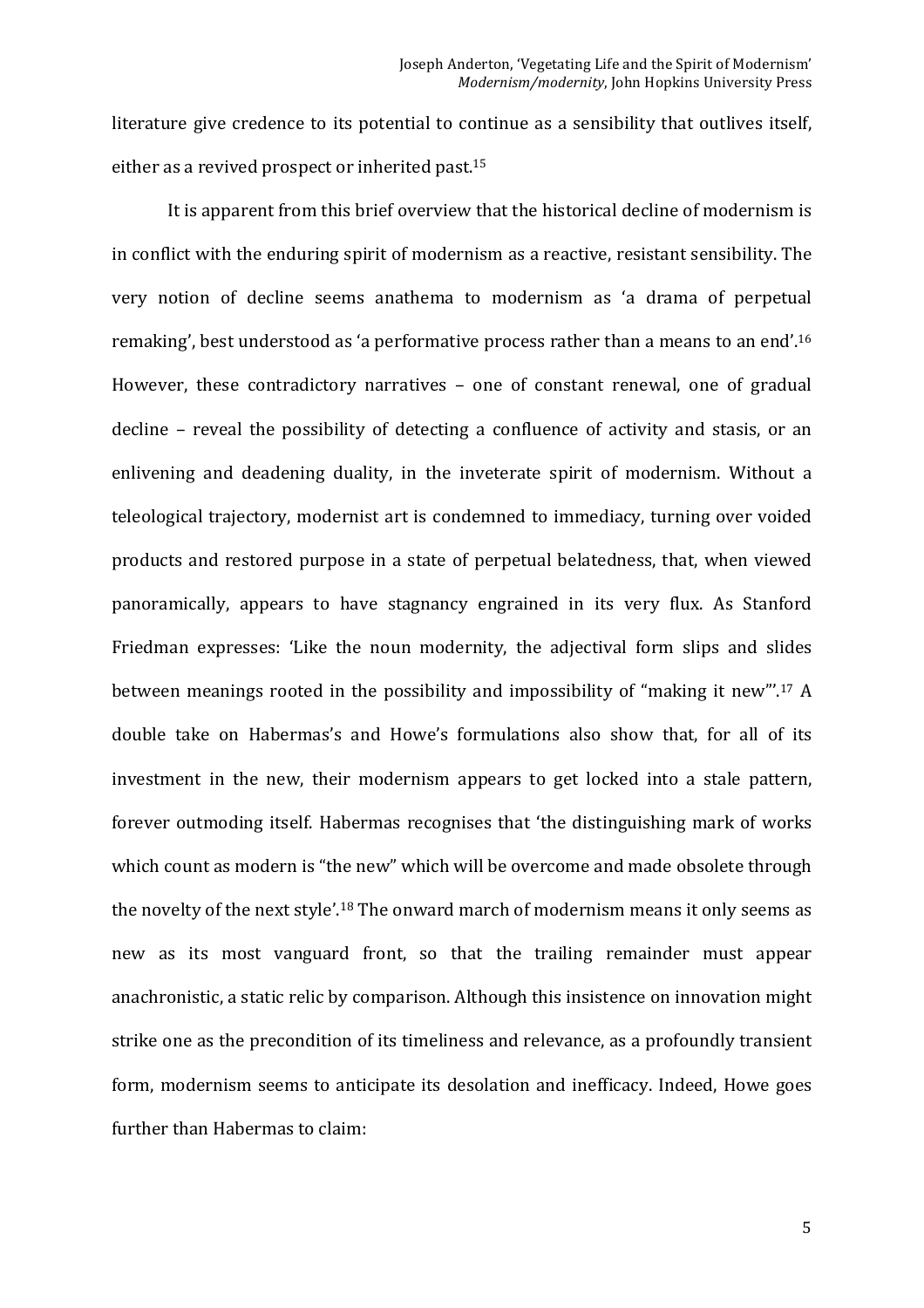modernism does not establish a prevalent style of its own; or if it does, it denies itself, thereby ceasing to be modern. This presents it with a dilemma which in principle may be beyond solution but in practice leads to formal inventiveness and resourceful dialectic—the dilemma that modernism must always struggle but never quite triumph, and then, after a time, must struggle in order not to triumph. Modernism need never come to an end, or at least we do not really know, as yet, how it can or will reach its end. [...]. The essence of modernism reveals itself in the persuasion that the true question, the one alone worth asking, cannot and need not be answered; it need only be asked over and over again, forever in new ways. $19$ 

Modernism's animation principle rests upon an annulment of its recent self, a kind of neutralisation of its productivity, which casts modernist art into a compulsive but unavailing existence, which I elaborate on below as 'vegetating life' in Kafka and Beckett. Notwithstanding the danger of reducing modernism to a ravenous consumer appetite for the latest fashion, the common account of modernism as an avant-garde sensibility, as sketched above, is driven by a forlorn imperative, as each new approach negates the last, to reveal at once a stimulating and numbing process. The 'spirit' of modernism, then, is an apposite phrase in its evocation of both a tenacious life force and spectral lack of substance.

## Vegetating Life: Lukács, Benjamin and Adorno on Kafka and Beckett

The enlivening-deadening duality of modernism can be related to Georg Lukács's, Walter Benjamin's and Theodor Adorno's uses of the pertinent word 'vegetate', or derivatives, to describe the works of Kafka and Beckett, as well as Beckett's own critical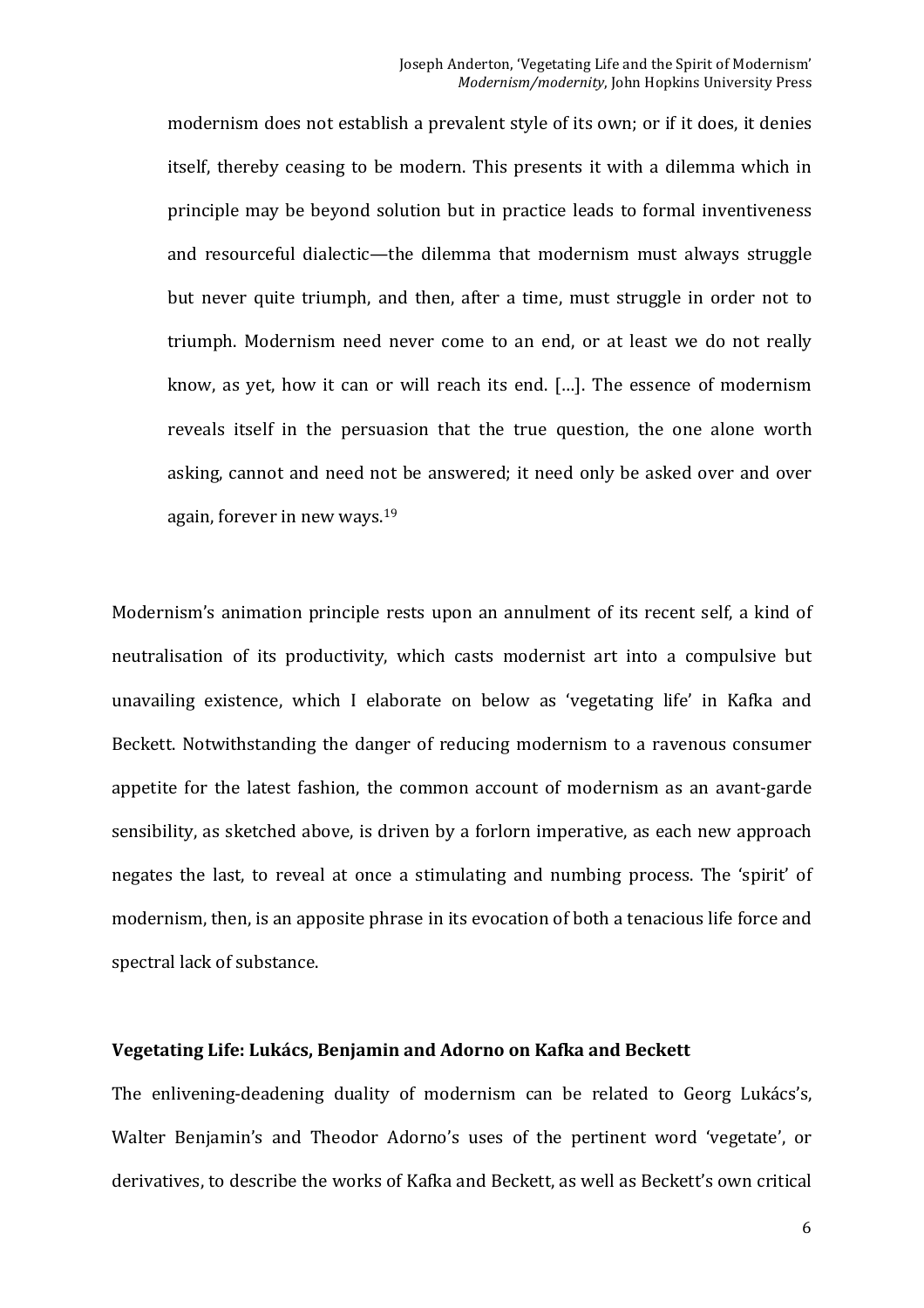evolution of the word 'vegetation' in relation to purgatory in Dante Alighieri and James Joyce. In Georg Lukács's chapter 'The Ideology of Modernism' from *The Meaning of Contemporary Realism* (German 1957 / English 1962), he identifies several limitations in modernist literature that contribute to an essentially static conception of human society and history, despite its ostensible dynamism. Lukács's criticisms of modernism include the excessive preoccupations with form, style and technique that govern narrative and character; the focus on asocial and ahistorical subjectivity over objectivity that reduces subjects to superficial developments and incoherent experiences; and the perverse accentuation of psychopathology, primitivism and allegory at the expense of perspective. Whereas contemporary bourgeois realism 'has assumed change and development to be the proper subject of literature', Lukács sees an overall sense of fixity in modernist psychological narratives that swing between the phenomenology of the present and recollections of the past.<sup>20</sup> Referring in particular to Joyce, he notes that 'the perpetually oscillating patterns of sense- and memory- data, their powerfully charged – but aimless and directionless – fields of force, give rise to an epic structure which is static, reflecting a belief in the basically static character of events'.<sup>21</sup> Despite the restless movement and manic energy of modernist interiority, Lukács argues that it amounts to a rather myopic and curiously conservative approach, without social context or historical progress.

Lukács's forceful dichotomy of realism and modernism, 'dynamic and developmental on the one hand, static and sensational on the other' is well known.<sup>22</sup> Less commonplace is his recourse to the language of purgatory to describe this difference in relation to Kafka and, in more scathing terms, Beckett. Like Robert Musil, Kafka summons 'the ghostly aspects of reality', according to Lukács, whereby even 'realistic detail is the expression of a ghostly un-reality, of a nightmare world, whose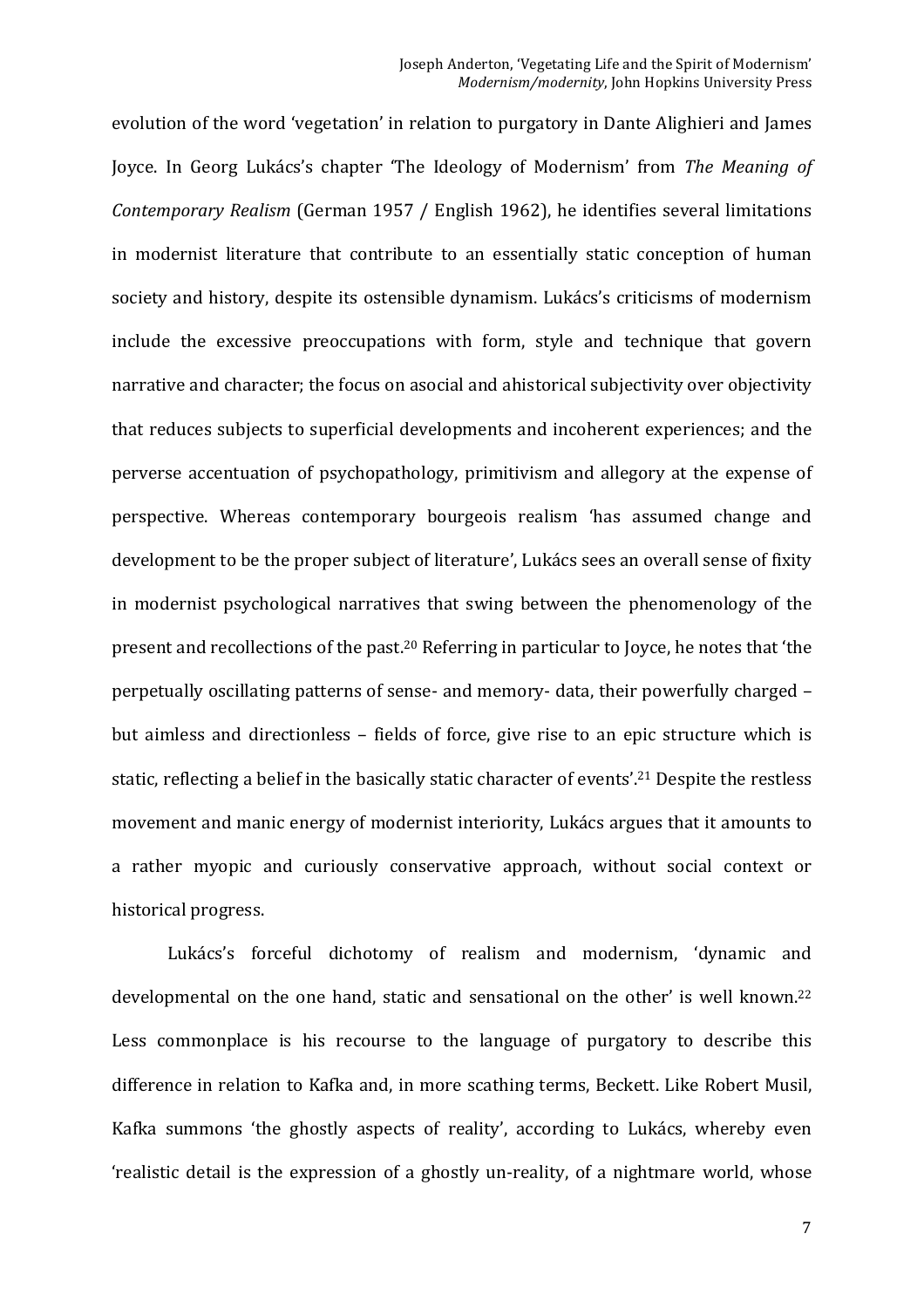function is to evoke *angst*'.<sup>23</sup> This unreality is intensified when adopting the perspective of 'an abnormal subject', or, as in Beckett's case, 'an image of the utmost human degradation - an idiot's vegetative existence'.<sup>24</sup> For both writers, Lukács concedes, the immersion into strange psychological worlds is associated with 'life under capitalism', which is 'often rightly, presented as a distortion (a petrification or paralysis) of the human substance. But to present psychopathology as a way of escape from this distortion is itself a distortion'.<sup>25</sup> He continues:

This implies the absolute primacy of the *terminus a quo*, the condition from which it is desired to escape. Any movement towards a *terminus ad quem* is condemned to impotence. As the ideology of most modernist writers asserts the unalterability of outward reality (even if this is reduced to a mere state of consciousness) human activity is, *a priori*, rendered impotent and robbed of meaning.26

Lukács perceives a vicious cyclic pattern, with modernists indulging in the symptoms of the problem, descending into the psychic disorders produced by the simultaneously agitating and desensitising repetition compulsions of modern capitalist modes of production. This generates a host of purgatorial conditions that Lukács touches on, including the 'ghostly', 'vegetative', 'petrified', 'paralysed' and 'impotent', although these emerge more concretely as an idiosyncratic, secular form of purgatory in the hands of Benjamin, Adorno and especially Beckett.

In Lukács's reference to 'vegetative existence' in particular, he invokes multiple related meanings. The adjective, 'vegetative', features in Aristotle's philosophy to refer to 'one component of the irrational part of the soul, namely the component responsible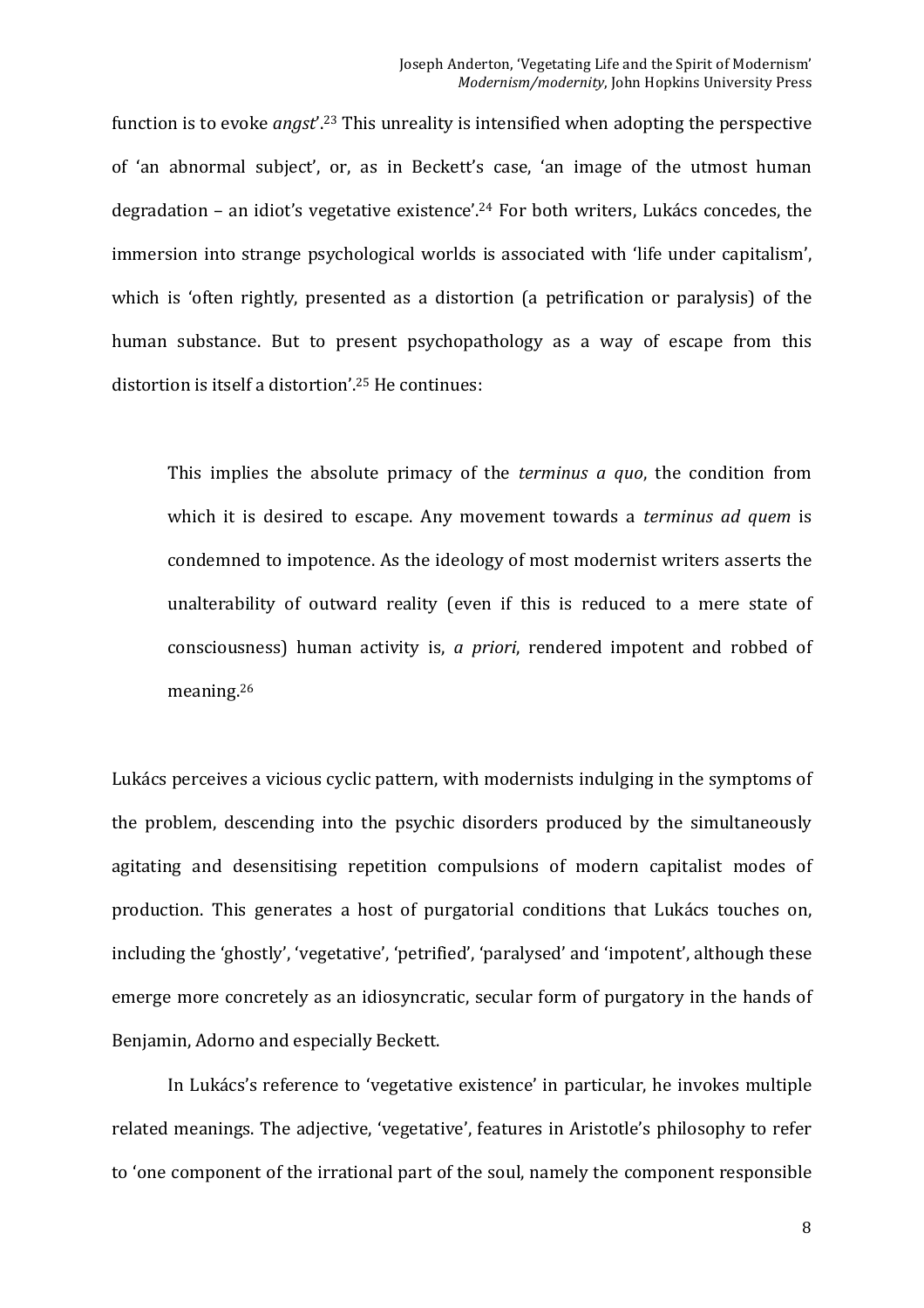for simple growth and alteration'.<sup>27</sup> The vegetative soul is the entirety of plant life and it is an aspect that human and non-human animals possess among others. This basic life spirit of plants, added to their stillness, immobility and periods of dormancy, means 'they "only seem to live"', and yet, reduced to almost non-being, 'after we strip life of all its recognizable features, vegetal beings go on living'.<sup>28</sup> In the parlance of the French 'poet of things', Francis Ponge, the imperceptible but persistent biology of vegetation 'gives birth to living crystals, *cristaux vivants'*, as if stimulating organic activity in inert mineral substances.<sup>29</sup> Through such associations with plants, the word 'vegetate' can be employed to differentiate between bare existence and meaningful life, such as in Colley Cibber's 1740 memoir *Apology for Life of Colley Cibber*: 'The Man who chuses never to laugh...seems to me only in the quiet State of a green Tree; he vegetates, 'tis true, but shall we say he lives?'.<sup>30</sup> Indeed, in German, *vegetieren* can literally translate as 'to eke out a bare existence'.<sup>31</sup> With the advent of psychoanalysis, particularly 1930s Reichian psychotherapy or 'vegetotherapy', "'vegetative" life refers to the "vegetative nervous system". In English this is called the autonomic nervous system, that which governs basic, involuntary functions. It has nothing to do with plant life, despite the awkward resemblance to "vegetables" in English', according to James Strick.<sup>32</sup> This modern connection to the nervous system gives rise to terms for related medical conditions, such as 'persistent vegetative state' or 'vegetative dormancy'.<sup>33</sup> Despite Strick's rejection, these names for nervous functions and chronic disorders of consciousness encourage parallels with the basic functions of the vegetative soul and the embedded, passive, relatively diminished life of plants, to the extent that medical researchers have sought more neutral terms, such as 'unresponsive wakefulness syndrome', to avoid pejorative associations and preserve human dignity.<sup>34</sup>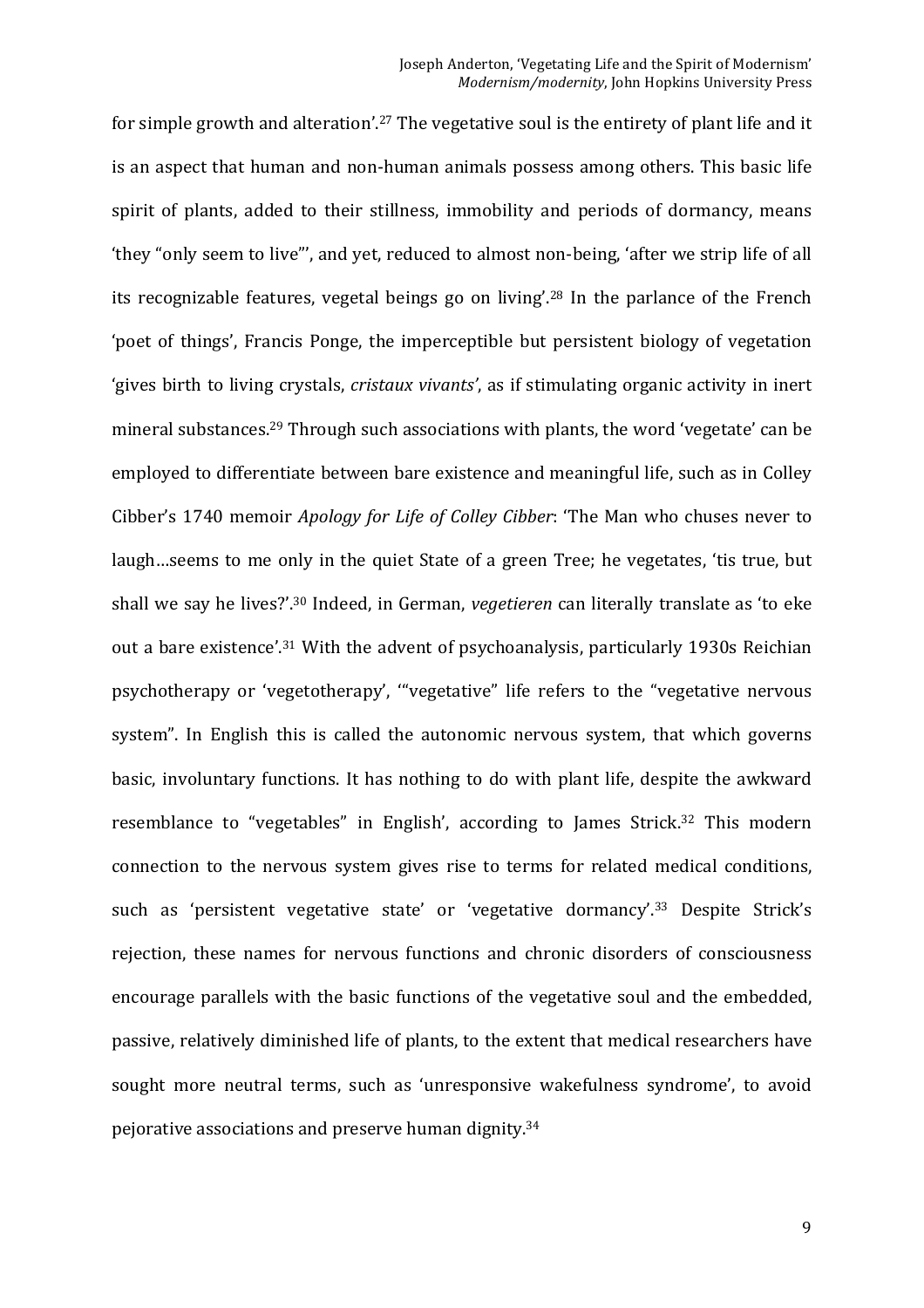However, in Lukács's account of modernism overall, he actually finds a concomitance of ostensible activity and veritable inertia, which evokes the purgatorial dual meaning already secreted in the verb 'vegetate', as a term that includes vitality and torpidity, liveliness and lifelessness. It means 'to sprout; to germinate; to produce new growth' as well as 'to lead a dull, monotonous life, without intellectual or social activity; to live or spend time in an unchallenging, inactive way'.<sup>35</sup> Together, these meanings indicate that 'to vegetate' is to be subject to an ongoing but empty life, caught between renewal and repetition. It is a duality that smacks of Sigmund Freud's speculations on competing life and death instincts in his 1920 essay 'Beyond the Pleasure Principle', although Lukács strongly disagrees with attempts to 'explain man's social relations from his individual consciousness (or subconsciousness)', as an approach that 'turns the essence of things upside down'.<sup>36</sup> It is apparent that Lukács considered the psychopathology of modernist literature to share the same systemic errors as Freudian psychoanalysis. And so, the stand-off between activity and inertia underlying Lukács's assessment of Joyce, as well as Kafka and Beckett by implication, resembles what Freud expresses as 'a kind of fluctuating rhythm within the life of organisms: one group of drives goes storming ahead in order to attain the ultimate goal of life at the earliest possible moment, another goes rushing back along the way in order to do it all over again and thus prolong the journey'.<sup>37</sup> It is a paradoxically vital and stagnating rhythm that Lukács finds foundational to modernism wholesale, as he accepts the flux of individual sense impressions and loaded subjective experience while detecting a static, unchanging macrocosm. Lukács's 'vegetative existence' effectively identifies both modern conceptions of subjectivity and modernist aesthetics: it connotes a medical assessment of psychological suspension, which, given modernism's focus on the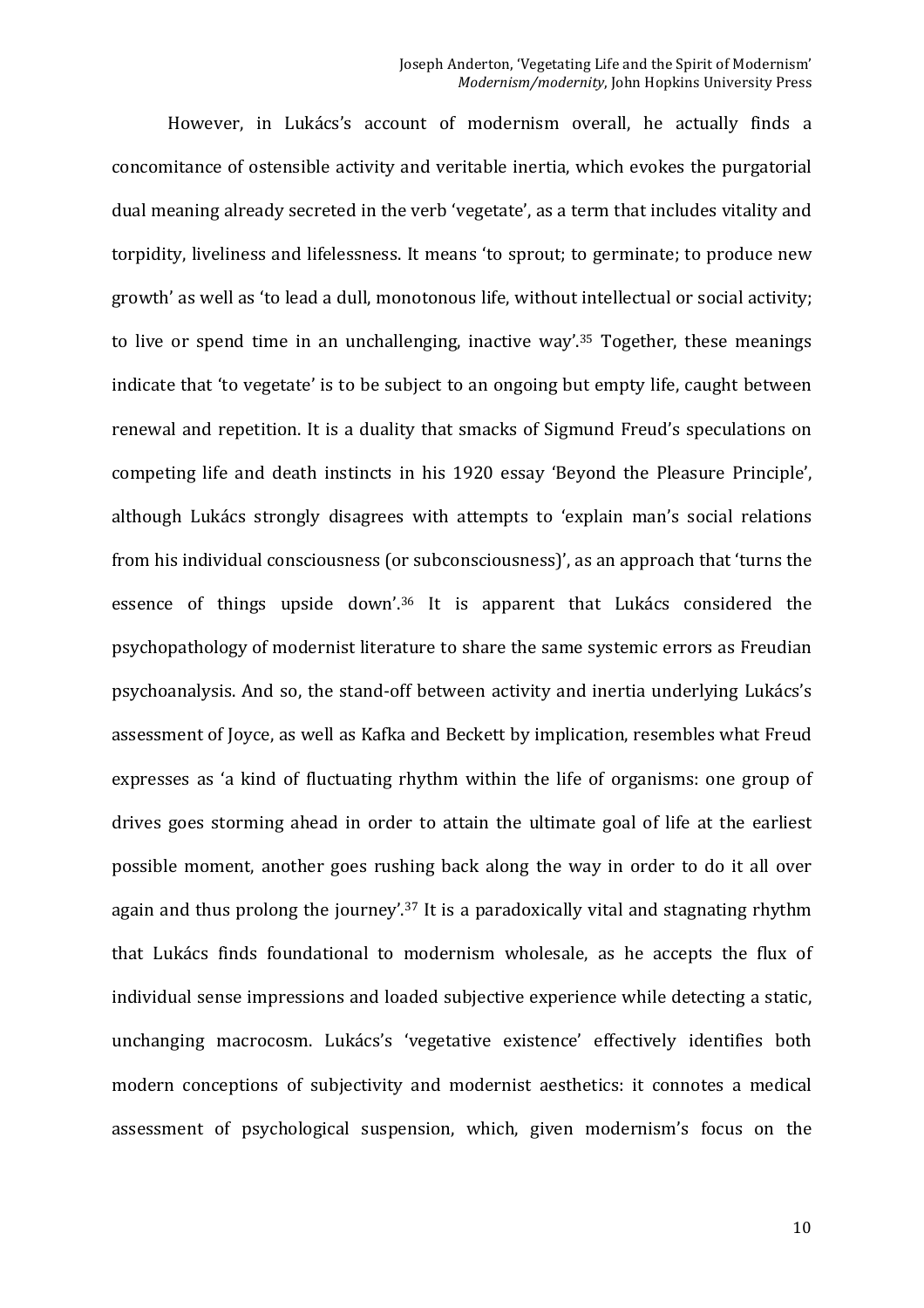individual and its merging of form and content, filters into the purgatorial dynamics of the artwork's deep structure.

The phrase that Lukács uses to decry Beckett specifically is one that both Walter Benjamin and Theodor Adorno evoke as champions of Kafka and Beckett. In his 1934 essay for the  $10<sup>th</sup>$  anniversary of Kafka's death, Benjamin compares the holders of power in Kafka (court judges and castle secretaries) to the depressive Russian statesman Grigory Potemkin, 'who vegetates, somnolent and unkempt, in a remote, inaccessible room'. Benjamin then asks: 'Why do they vegetate? Could they be the descendants of the figures of Atlas that support globes with their shoulders' or 'it is just that the most commonplace things have their weight'.<sup>38</sup> Under either the pressure of great responsibility or the gravity of everyday details, such figures of authority are rendered vacant and inert. While these mystifying powers encapsulate the dull, inactive side of vegetating life, the assistants or messengers in Kafka's stories convey the active counterpart, through their contingency and liminality. Benjamin likens the assistants or messengers to 'Gandharvas': messengers between gods and humans in Hinduism, and spirits between death and rebirth in Buddhism.<sup>39</sup> Such characters are 'beings in an unfinished state', 'none has a firm place in the world, firm, inalienable outlines', 'none that has not completed its period of time and yet is unripe, none that is not deeply exhausted and yet is only at the beginning of a long existence'.<sup>40</sup> Benjamin recognises the purgatorial incompleteness of vegetating life in this striking depiction of lives seemingly enervated and not completely terminated. In their imprecise ontological state, these beings are precarious, nebulous and condemned to be. Benjamin goes on to enlist another echelon of character, the 'fool', as part of this 'indefatigable' troop, referring specifically to those in 'Children on a Country Road'  $(1910)$ .<sup>41</sup> The inclusion of fools, alongside figures of power, messengers and assistants means that from the castles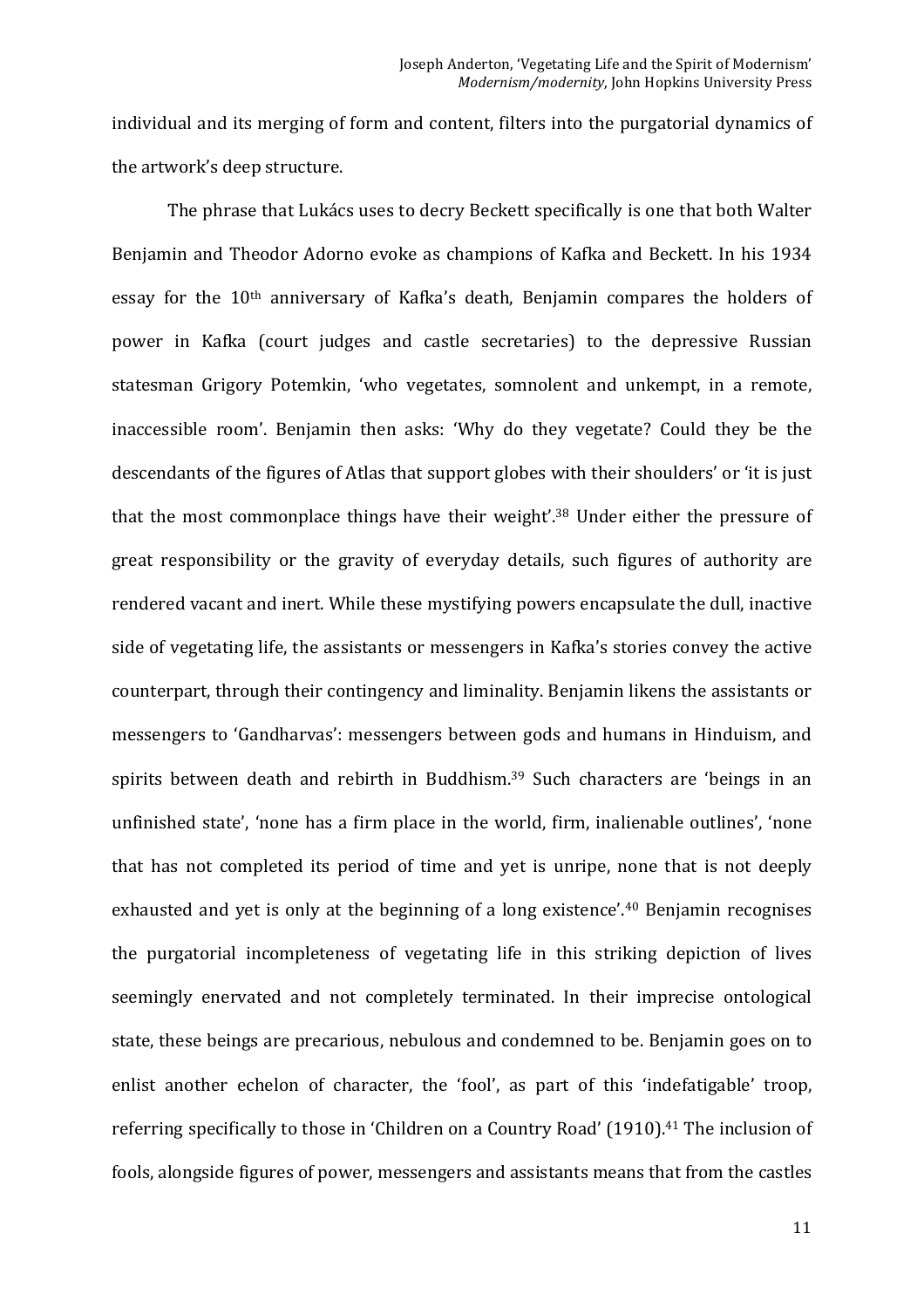and courts all the way down to bewildered victims such as K, Josef K and Gregor Samsa, vegetating life infects Kafka's entire world, in both vacuously inanimate and aimlessly wandering forms.

Benjamin's evocations of vegetation add a mythic, spiritual scale to Lukács's structural and psychopathological ideas. He elaborates further still with aesthetic and artistic components, drawing on the infinite meaning of gesture and the provocation of failure. Benjamin writes that 'Kafka's entire work constitutes a code of gestures which surely had no definite symbolic meaning for the author from the outset; rather, the author tried to derive such a meaning from them in ever-changing contexts and experimental groupings'.<sup>42</sup> Lukács co-opts Benjamin's point here to deprecate Kafka's 'transcendental Nothingness', citing the transferability of meaning arising from the deep ambiguity of modernist allegory.<sup>43</sup> This proliferation of potential meaning and deferment of stable meaning owing to varying contexts and juxtapositions generates an open, unsettled and unlimited spirit. The fact that many of Kafka's stories were abandoned as unfinished fragments and that he instructed his executor Max Brod to destroy his papers on his death 'says that the writings did not satisfy their author, that he regarded his efforts as failures, that he counted himself among those bound to fail'.<sup>44</sup> The dissatisfaction and inevitability of failure that Benjamin sees in Kafka can indicate an unyielding obligation to try, which also implies vegetative dynamics, not least those found in modernism's own creative recommencement.

Benjamin's friend and critic Adorno also employs the term 'vegetate' in his essay 'Trying to Understand *Endgame'* (1961), in which he defends Beckett's abstract modernism as an appropriate artistic response to the 'damaged life' of a post-Holocaust world that is effectively the culmination of late capitalism's logic of 'abstraction, identification, exchange and use which characterises all human relationships and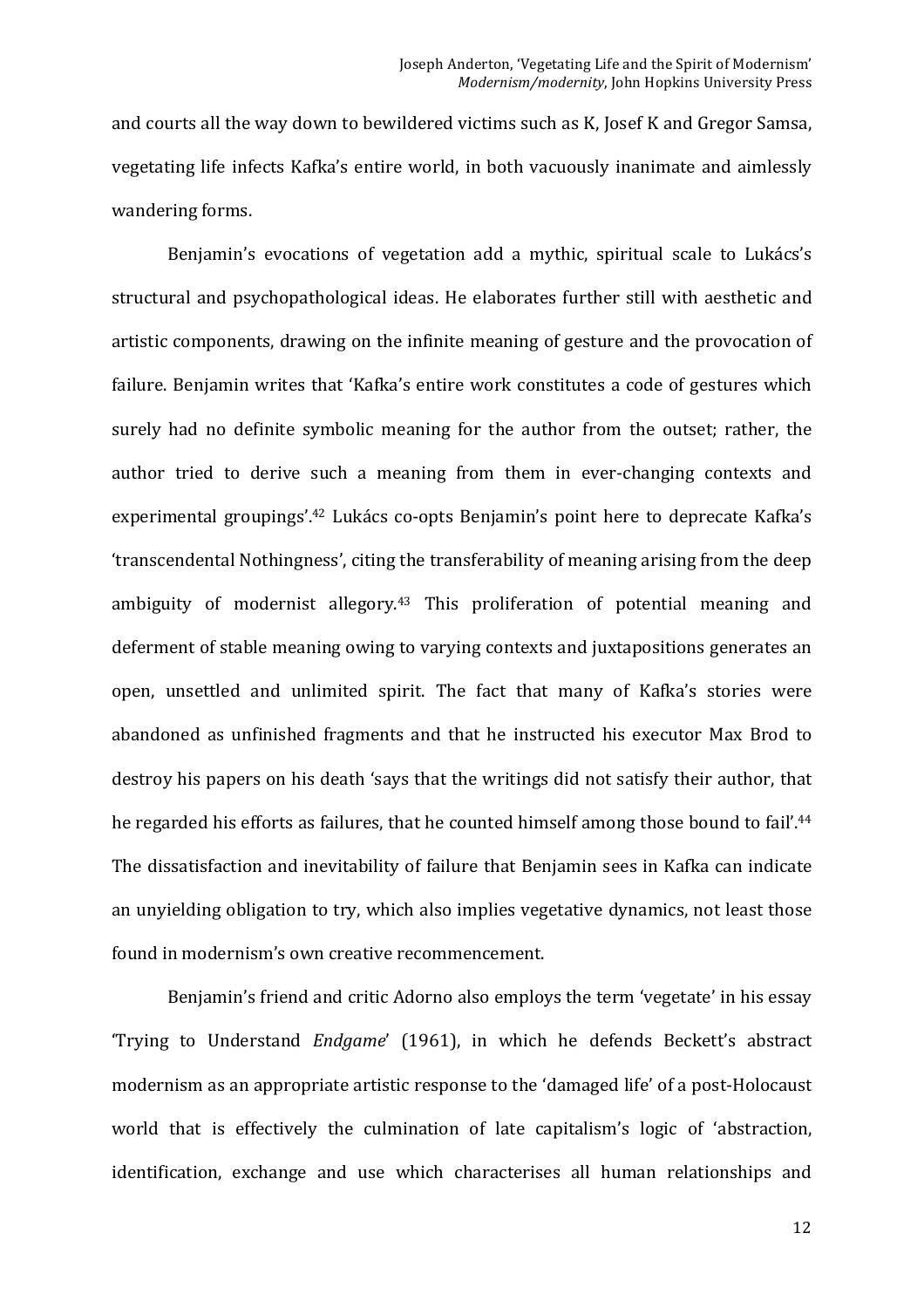relationships to the world, and that allows for no spontaneity or difference to arise', as Alistair Morgan puts it. $45$  The protracted denouement that Hamm and Clov suffer in *Endgame* (1957) attests to an era in which '[h]umankind continues to vegetate, creeping along after events that even the survivors cannot really survive, on a rubbish heap that has made even reflection on one's own damaged state useless'.<sup>46</sup> In this instance, vegetating life refers to the human condition in the aftermath of a global epistemological and ontological event. People are not really living as they once were and are therefore not survivors in the common sense; although they live on, they are so thoroughly transformed as to be disparate from their prior selves. The power of thought is also impacted, as the catastrophic event ensures it exempts itself from comprehension by leaving people unable to rationalise or represent what has happened lucidly. The subtitle to Adorno's 1951 book *Minima Moralia*, 'reflections from damaged life', underlines this affront to philosophical examination.<sup>47</sup> The choice of 'from', rather than 'on', shows that all sense-making reflections are now impaired. Only the fragmented, incoherent state of the 'reflections' themselves gives any indication of what they attempted to reflect on or about. Equally, Adorno's epigram to that text, Ferdinand Kürnberger's 'life does not live', repeats one of the dualities of vegetation, exposing the difference between life proper and bare existence. As Morgan explains, 'implicit in the phrase "life does not live" is the assumption that the verb "to live" implies a fuller sense of life which either lies repressed beneath the existence of a life that does not live, or as a suppressed possibility within this deadened form of existence'.<sup>48</sup> For Adorno, vegetating life, which entails the decay of experience, the impairment of reflection and the immersion in cultural and philosophical ruins, is the malady of modernity.

Yet, in contrast to Lukács, it is crucial for Adorno that this malady spreads through modernist art too, particularly post-Holocaust late modernism. In Adorno's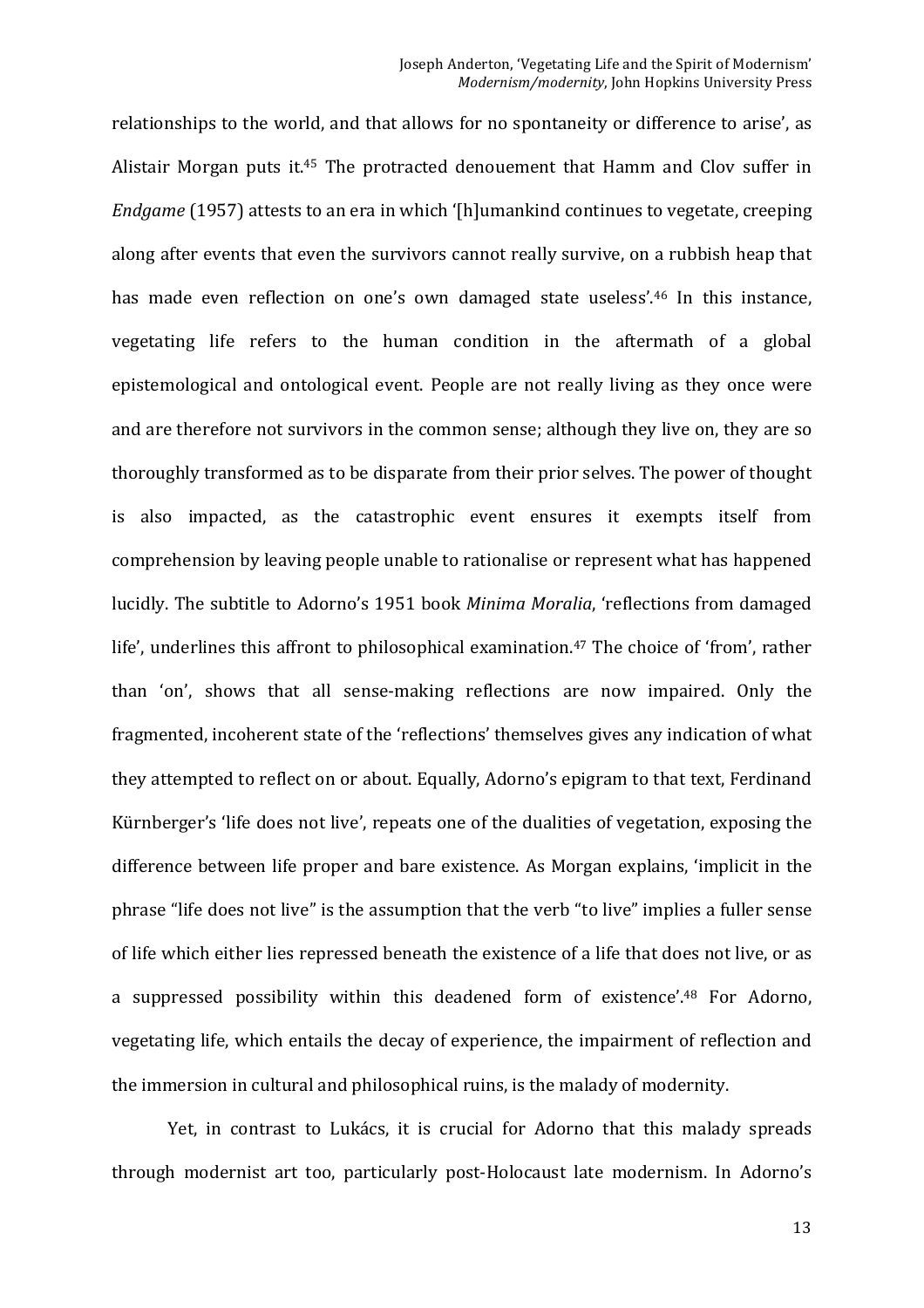essay on 'Metaphysics', he notes: 'the cheap jibe that Beckett can never get away from urns, refuse bins, and sand heaps in which people vegetate between life and death  $-$  as they actually vegetated in the concentration camps – this jibe seems to me just a desperate attempt to fend off the knowledge that these are exactly the things that matter'.<sup>49</sup> Referring to Beckett's *Play* (1963), *Endgame* and *Happy Days* (1961), Adorno's comment highlights the human potential to suffer limbo on earth, as an interstice between animate and inanimate, between life and death. His conception of vegetating life after Beckett, then, intensifies the condemned existence that he already saw in Kafka. Adorno writes in his 'Notes on Kafka':

In the concentration camps, the boundary between life and death was eradicated. A middle ground was created, inhabited by living skeletons and putrefying bodies, victims unable to take their own lives, Satan's laughter at the hope of abolishing death. As in Kafka's twisted epics, what perished there was that which had provided the criterion of experience  $-$  life lived out to its end.<sup>50</sup>

Adorno takes the absence of an end point, or 'terminus ad quem', that Lukács criticised in Kafka and Beckett's non-progressive, dystopian modernism, and refigures it as a form of ethically engaged literature congruous to the times. Therefore, damaged life, of which vegetation is a part, is not merely an escape from the social and historical concrete world of realism. It is the ubiquitous product of the context that art must also imbibe. In the strongest terms, anything else would not be a remedy; it would be a travesty.

Adorno's use of 'vegetate' to describe an endless limbo between life and death recalls Beckett's own earlier use of the term 'vegetation' in his 1929 essay, 'Dante... Bruno. Vico.. Joyce', written to support Joyce's 'Work in Progress' (later *Finnegans*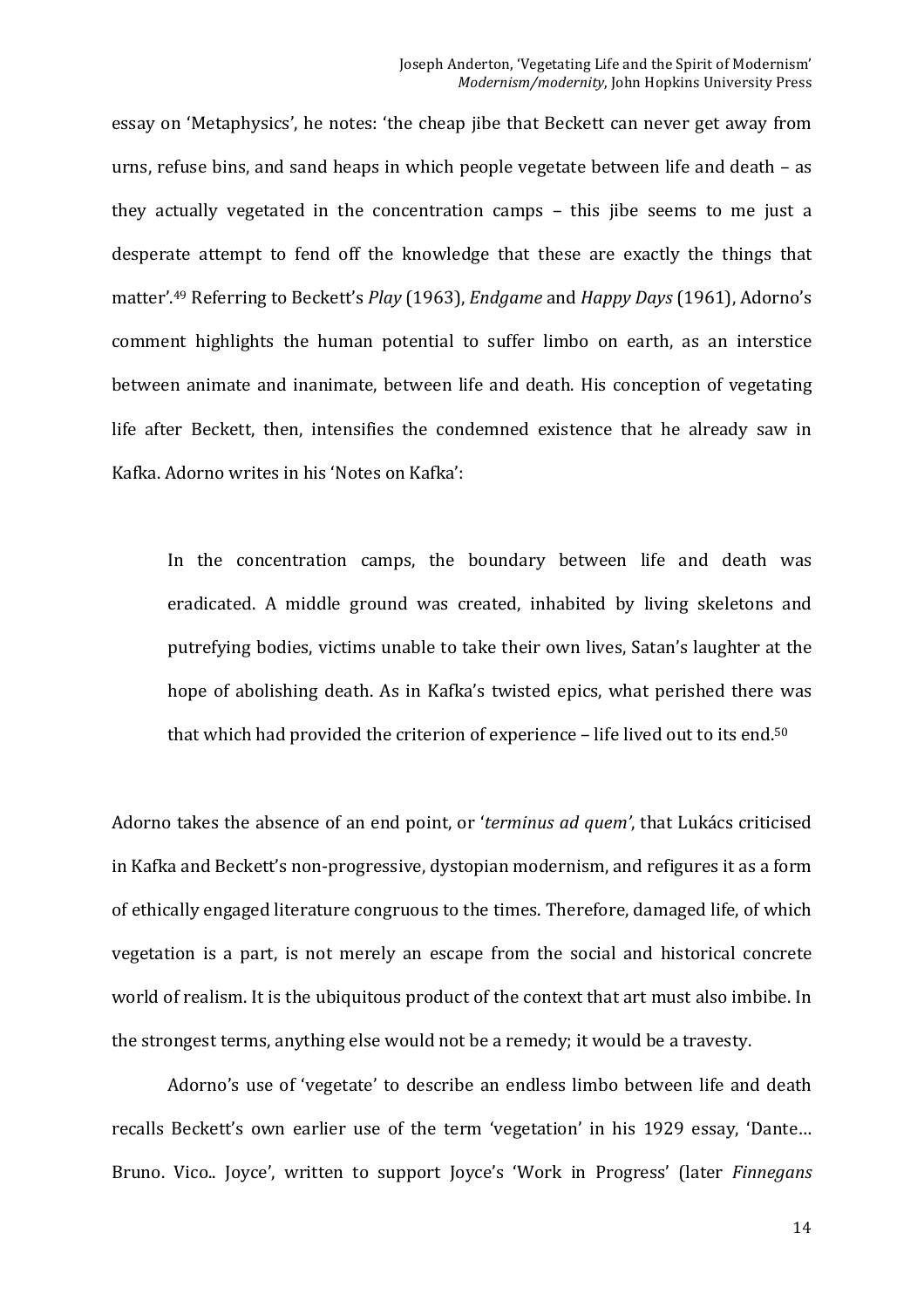*Wake*). Beckett compares Dante's temporary and Joyce's permanent forms of vegetation to relate two conceptions of purgatory. He writes: 'In the one there is an ascent from real vegetation – Ante-Purgatory, to ideal vegetation – Terrestrial Paradise: in the other there is no ascent and no ideal vegetation'.<sup>51</sup> Beckett notices that Dante presents a progressive model from real to ideal vegetation, which follows the purgatory outlined in the Catechism of the Roman Catholic Church. In this rendering, 'purgatory offered the soul a post-mortem second chance to satisfy the debts due to its redeemer for its bodily and spiritual sins'.<sup>52</sup> A spiritual sorting process identifies the penitent souls required to undergo this purifying period of vegetation owing to their unpaid venial sins. This is a process that is conveyed elsewhere in Christian scripture through a harvesting analogy, although the Bible does not explicitly support the notion of a provisional afterlife before admittance to heaven. Chapter 13 of the Gospel of Matthew, the Parable of Tares or Weeds, teaches of the angels dividing humanity into either the heaven-bound good or the hell-bound evil. After a man sowed his field with good seed, 'his enemy came and sowed tares among the wheat and went his way'. On discovery, the man announces: 'Let both grow together until the harvest, and at the time of harvest I will say to the reapers, "First gather together the tares and bind them in bundles to burn them, but gather the wheat into my barn"'. The act of separating the good wheat from the unwanted tares (to burn in an act of purification) brings to mind the proverb 'separating the wheat from the chaff', or its variation, the grain from the husks.

The harvesting analogy presents an image of divine judgement that Beckett knows well as a raised Protestant and utilises occasionally over the course of his career, most famously in the opening part of *Krapp's Last Tape* through the reference to a 39 year-old Krapp 'Sat before the fire with closed eyes, separating the grain from the husks'.<sup>53</sup> The image takes its most Beckettian form in his 1951 novel, *Malone Dies*, the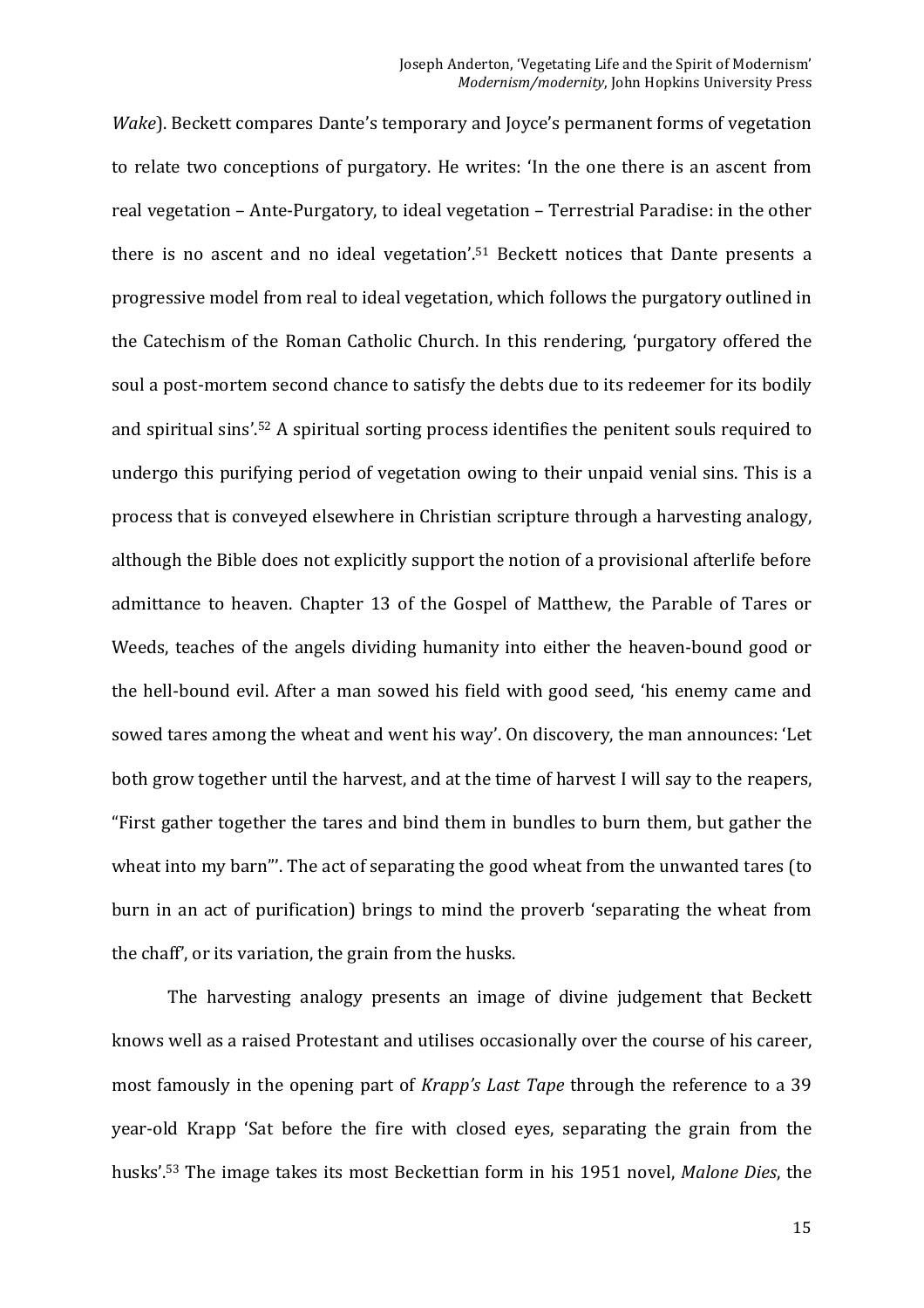middle text of his post-war trilogy. A bed-ridden Malone passes away time telling himself stories, including the narrative of Macmann, who has 'a cast-iron vegetative system' and 'sat and lay down at the least pretext and only rose again when the élan vital or struggle for life began to prod him in the arse again'.<sup>54</sup> Despite living on a farm, Macmann's ability to identify the wheat from the weeds deserts him: 'suddenly all swam before his eyes, he could no longer distinguish the plants destined for the embellishment of the home or the nutrition of man and beast from the weeds which are said to serve no useful purpose, but which must have their usefulness too, for the earth to favour them so'.<sup>55</sup> Macmann is not damning in his assessment of weeds because he is unable to distinguish between plants types and assumes the ubiquity of weeds must evidence their usefulness somehow. This more inclusive, indiscriminate stance presumably applies to the symbolic equivalent of weeds, the lost souls, which problematises the binary judgement of heaven or hell and raises the prospect of a more complex spectrum ranging from good to evil, valuable to worthless, that tallies with Beckett's evocations of a purgatorial middle ground in his corpus that confuses the boundaries of life and death.

Similarly, Kafka raises a purgatorial state from a Biblical symbol through plants and fire in his earlier parabolic fragment, 'The Thorn Bush', probably written in 1922, in which a man gets stuck in a thorn bush and must wait for the park directors to get permission to release him. The agitated man is literally trapped in vegetation; in this prickly suspension he can think but not act, speak but not move. The fragment alludes to Exodus 3:2, Moses and the Burning Bush, which Kafka aphorises as: 'The thorn bush is the old obstacle in the road. It must catch fire if you want to go further'.<sup>56</sup> As Richie Robertson acknowledges, through the symbol of the thorn bush, Kafka shows that '[s] piritual progress must be through the fire, an image recalling purgatory'.<sup>57</sup> These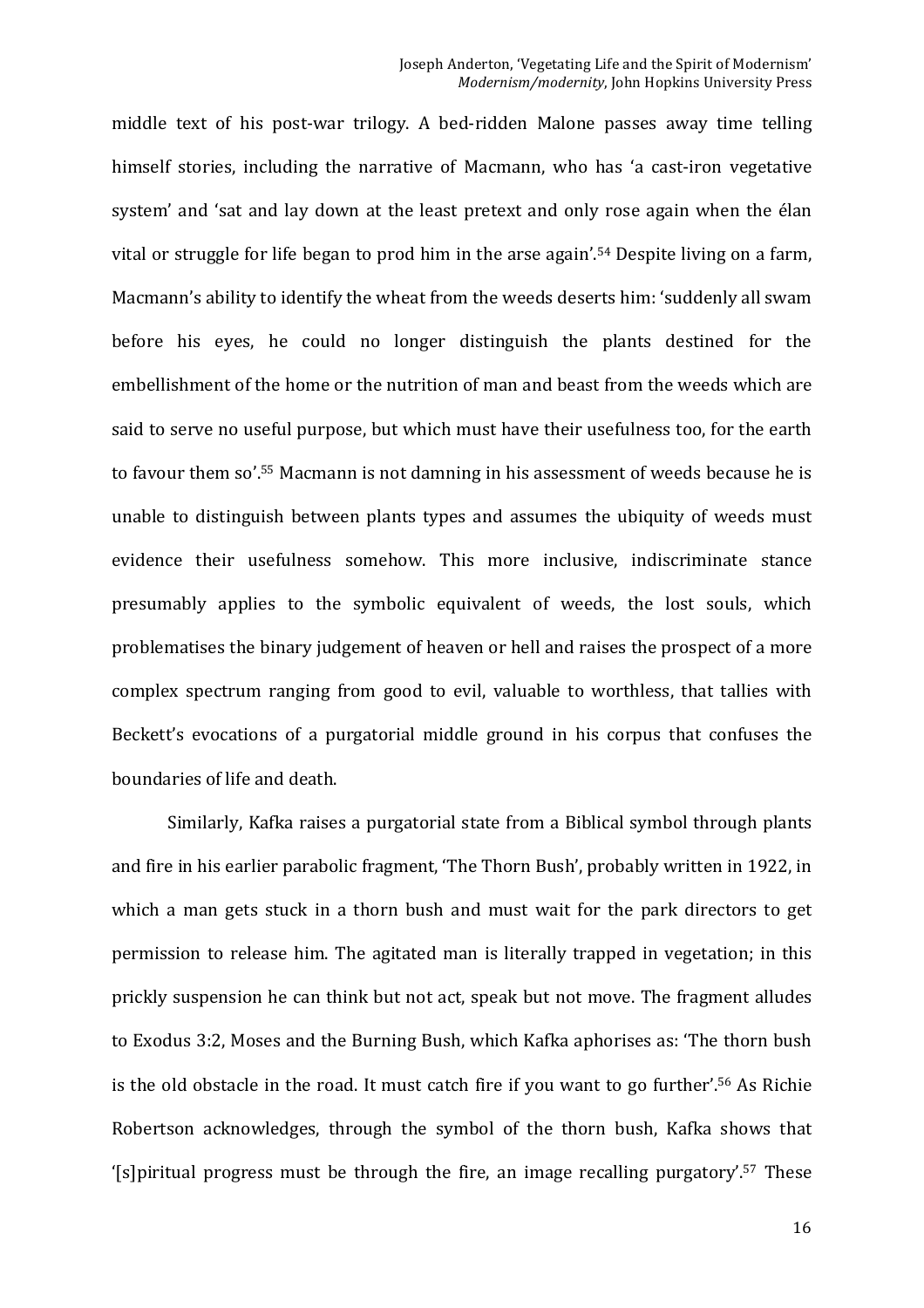allusions to burning bushes and weeds in Kafka and Beckett are reminders that parts of the discourse of the final judgment are loosely entwined with plant life, and that a nonbinary vegetating life germinates from them.

While an implicit grey area between heaven and hell, amidst the wheat and the weeds, and within the thorn bush, reinforces the connection between temporary forms of vegetation and purgatory, in Joyce's 'no ascent and no ideal vegetation', the prevailing image is not of climbing towards a summit to achieve cathartic release, but one of cyclic, perpetuating activity. In his reading of Joyce, Beckett draws on the Italian philosopher Giambattista Vico's notion of the ideal eternal history from *Scienza Nuova* (1725), which Beckett articulates as 'all humanity circling with fatal monotony about the Providential fulcrum'.<sup>58</sup> Having identified this cyclic pattern, Beckett argues that there is 'a continual purgatorial process at work' in Joyce owing to its structural preclusion of totality and stylistic revolutions.<sup>59</sup> He writes of 'the absolute absence of the Absolute' and locates this characteristic in miniature in his compatriot's late style: 'There is an endless verbal germination, maturation, putrefaction, the cyclic dynamism of the intermediate'.<sup>60</sup> The indeterminacy and recurrence that Beckett reads in Joyce are analogous with the constellation of restless vegetative dynamics expressed in Benjamin and Adorno's reflections on Kafka and Beckett, particularly the sense of an unfinished or endless condition. The interrelation between vegetating life and purgatory is founded on such dynamics, and does not exclude the plant-like overtones of vegetation because of the perceived infinite drive of plant life, as Michael Marder notes in *Plant-Thinking*: 'if incompletion means open-endedness, then vegetal growth fully satisfies this rendition of *ateles*, in that it knows neither an inherent end, nor limit'.<sup>61</sup> Although Marder cites passivity and torpor as other vegetal characteristics, the process of reproduction 'by replacing what goes off or is antiquated with something other' leads to 'pure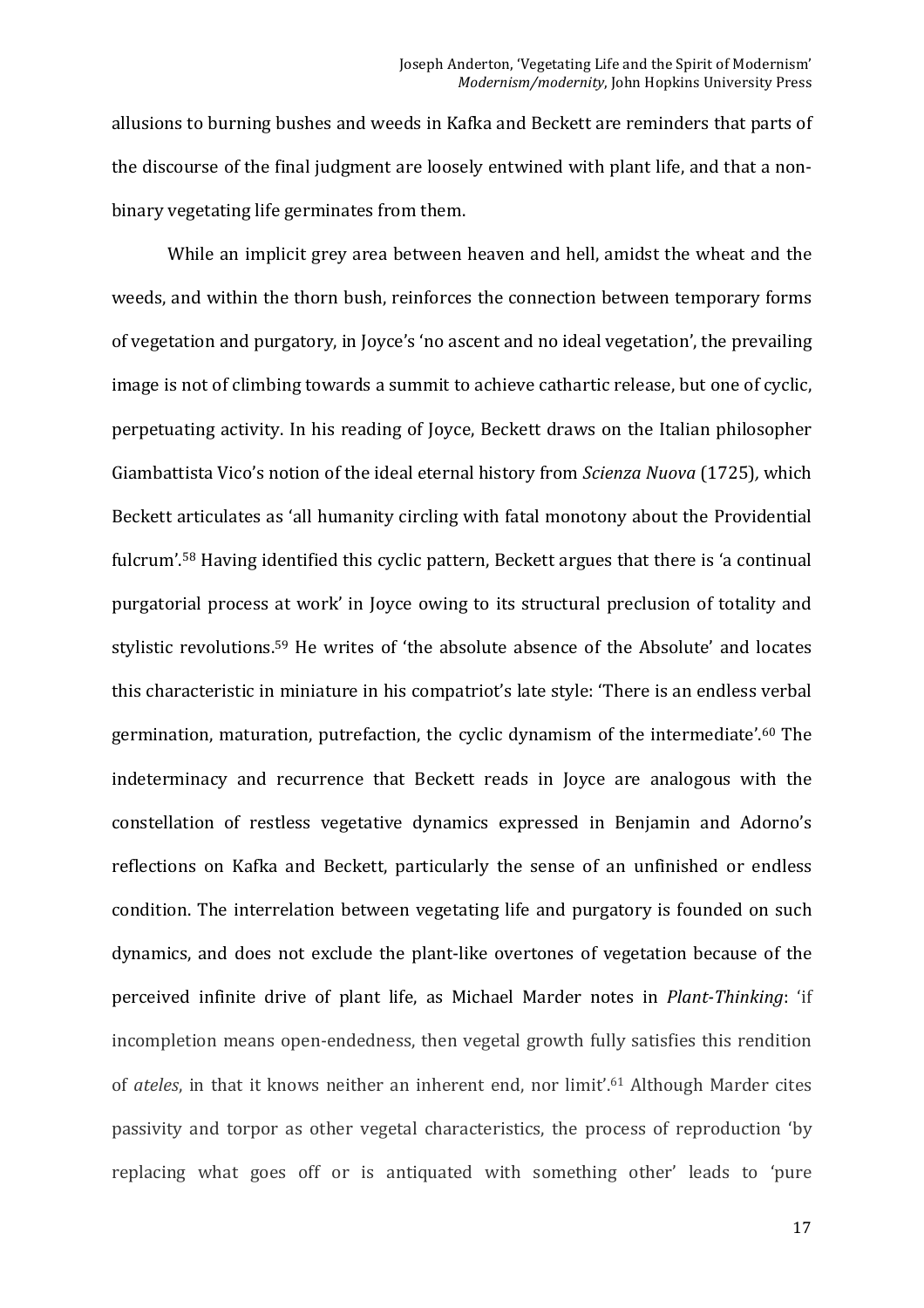proliferation bereft of a sense of closure'.<sup>62</sup> The peculiar incompletion of plants, together with the activity and stasis in vegetation more broadly, is strangely evocative of modernism's acts of self-preservation through prolific transformation. It is via Joyce, then, that Beckett identifies a suitably modern model of vegetation that challenges the linearity implied in Dante's ascending spiral and replaces it with an idea of movement as 'non-directional – or multi-directional, and a step forward is, by definition, a step back', which seems to conflate or collapse notions of progression and retrogression.<sup>63</sup> Although the esteemed mythologist Joseph Campbell argues that Joyce's *Finnegans Wake* is like Dante's vision of purgatory in that it 'is written in a circle with a break: there is an out', for Beckett, Joyce has a regenerative and therefore interminable quality that extends purgatory beyond an intermediate zone indefinitely.<sup>64</sup> It is this distinct state of suspension without deliverance that emerges as vegetating life in the works of Kafka and Beckett.

# **Resolution: Renewable Deixis in Kafka's Short Stories**

The vegetating life composited from Lukács, Benjamin, Adorno and Beckett is restlessly static, incomplete, residual and cyclic. These dynamics resound in Kafka's diaries, not only in blatantly negative expressions, such as '[o]nly this everlasting waiting, eternal helplessness', in which Kafka chronicles his depressive feelings of incarceration, but also when he articulates the complex duality of vegetating life, as it vacillates between or otherwise conflates activity and passivity, continuation and termination.<sup>65</sup> In an entry dated 6<sup>th</sup> August 1914, Kafka notes 'my life has dwindled dreadfully, nor will it cease to dwindle. [...] I waver, continually fly to the summit of the mountain, but then fall back in a moment.  $\lceil \ldots \rceil$  I waver on the heights; it is not death, alas, but the eternal torments of dying'.<sup>66</sup> Kafka acknowledges an infinite capacity to diminish in a manner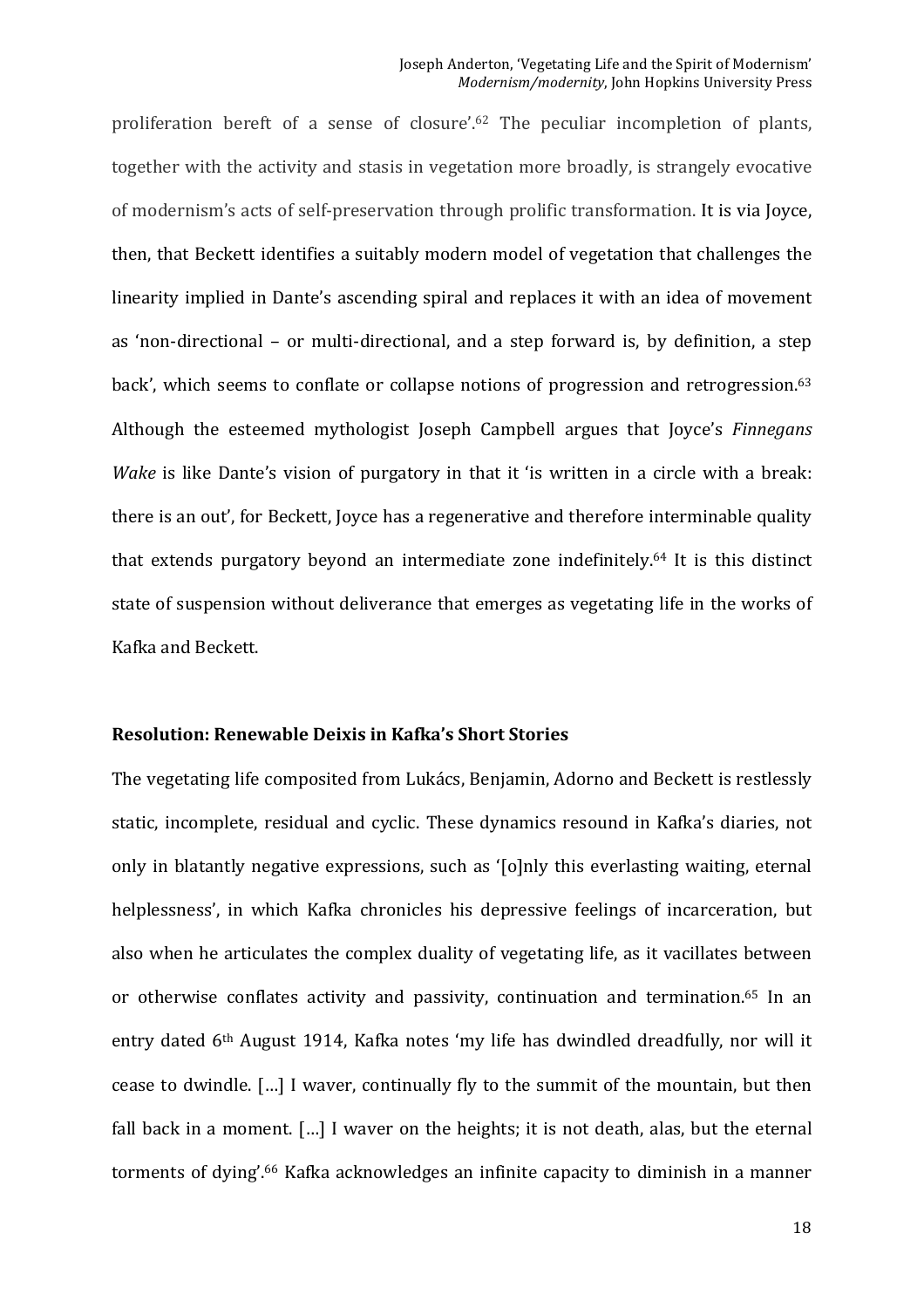akin to Zeno's dichotomy paradox, as he becomes less and less but never nothing. In a different but still interminable process, he also describes traversing the poles of ecstasy and misery, with the implied adverbs 'continually' and 'eternally' preventing his end. Dying is not death, Kafka is well aware. Later in the same year, he expresses a similar plight, this time in relation to his literature: 'I can't write any more. I've come up against the last boundary, before which I shall in all likelihood again sit down for years, and then in all likelihood begin another story all over again that will again remain unfinished. This fate pursues me'.<sup>67</sup> By 'can't write any more', Kafka means he has stalled on this story and is unable to conclude. As the repetition of 'again' shows, he actually has a strong urge to create and will write much more in other attempts, although, like his many unfinished stories, Kafka is consigned to the infinite process as much as the finite product.

Examples of 'vegetative existence' are plentiful in Kafka's fiction too, from the judicial vortex of *The Trial* (1914-15) to the unobtainable goal in *The Castle* (1922). He consistently centres on forsaken protagonists floundering in the perplexing mechanisms of authority, which leads Howe to assert that Kafka 'presents dilemmas; he cannot and soon does not wish to resolve them; he offers his struggle with them as the substance of his testimony; [...]. After Kafka it becomes hard to believe not only in answers but even in endings'.<sup>68</sup> No instance of Kafkaesque vegetation is more compelling than the story of the mysterious Hunter Gracchus, who fell to his death while hunting deer in the Black Forest. Written in 1917, it begins with Gracchus arriving in Riva by boat, supine on a bier, to tell his tale to the Mayor, or Burgomaster:

#### 'Are you dead?'

'Yes,' said the Hunter. 'As you see.' [...]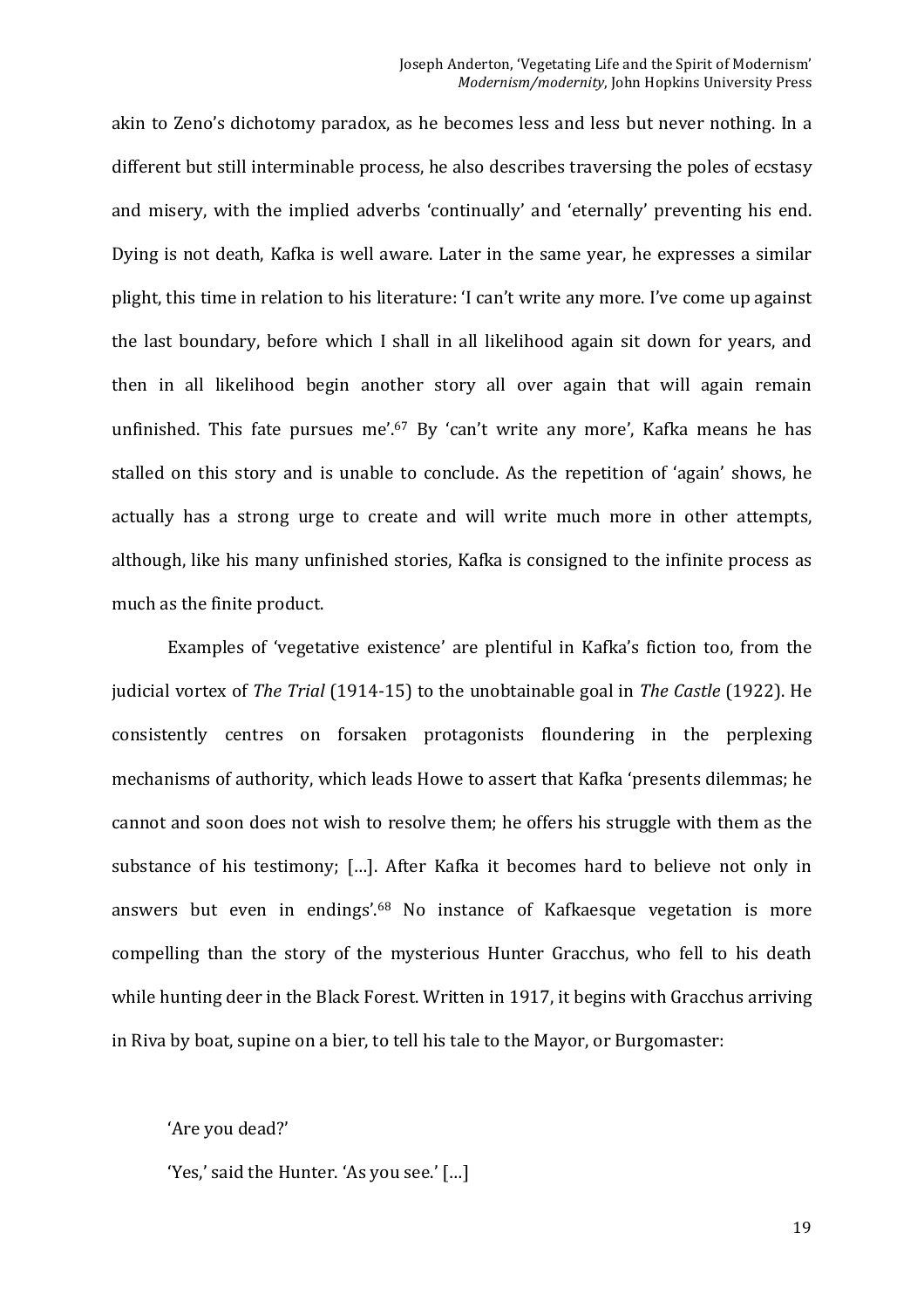'But you are alive too' said the Burgomaster.

'In a certain sense,' said the Hunter, 'in a certain sense I am alive too.'<sup>69</sup>

There is a note of humour in Gracchus's 'as you see' comment, which presumes that him being dead is self-evident, despite him walking and talking. Gracchus being alive, on the other hand, is demoted to the vague 'in a certain sense'. If the deathly element seems foremost, it is not fatally so, as Gracchus remains suspended in a limbo that contravenes both life and death. It is not exactly a petrified, standstill existence either. In fact, he notes twice, 'I am always in motion', although the repetition of this statement betrays its etiolated quality too. Gracchus explains: 'I am forever, on the great stair that leads up to it [the other world]. On that infinitely wide and spacious stair I clamber about, sometimes up, sometimes down, sometimes on the right, sometimes on the left, always in motion'.<sup>70</sup> Despite Harold Bloom's attempt to define the Gracchus myth as a parable for Kafkaesque writing as 'repetition, labyrinthine and burrow-building', Gracchus's erratic movement here, ranging indiscriminately in all directions eternally, inevitably does evoke purgatorial myths, including the Wandering Jew and the ghost ship, the Flying Dutchman.<sup>71</sup> Gracchus repeats: 'I am always in motion. But when I make a supreme flight and see the gate shining before me I awaken presently on my old ship, still stranded forlornly in some earthly sea or other'.<sup>72</sup> Kafka reveals a more mundane inspiration for the story in his diary entry from  $6<sup>th</sup>$  April 1917 where he recalls witnessing a boat arriving at the port and no passengers disembarking.<sup>73</sup> In that experience, Kafka presumably thought the helmsman was destined never to leave the boat. In the written story, it is striking that Gracchus emphasises his restless movement, to ensure that being stranded is understood as a sentence to be active, which pertains to the vegetative life in Lukács's readings of modernism suspended in animation,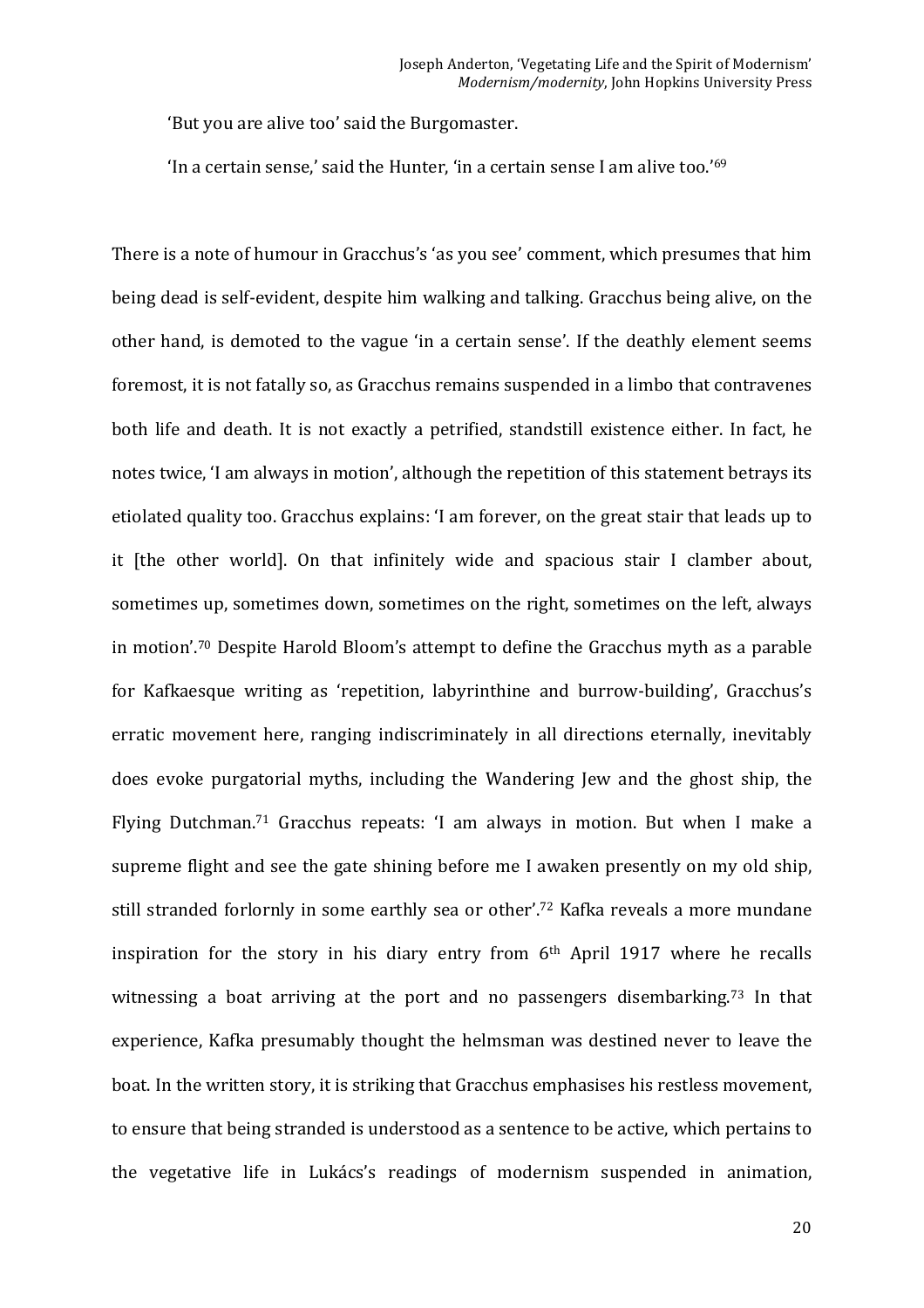Benjamin's exhausted, unfinished beings and Adorno's broken creatures in quasisurvival. 

Although Gracchus's movement is constant, it is not linear or progressive and therefore will not amount to salvation or redemption. His world is 'a meaninglessly revolving carrousel on which the end flows again and again into the beginning'; he is an 'eternally living-dead man, who can neither live nor die', subject to the 'durable presence of catastrophe, which becomes a normal, permanent condition'.<sup>74</sup> It is a state of being he recognises in himself: 'I am here, more than that I do not know, further than that I cannot go. My ship has no rudder, and it is driven by the wind that blows in the undermost regions of death'.<sup>75</sup> Gracchus is apparently adrift, devoid of agency and at the mercy of external forces. In this existential crisis, he is divested of a teleological trajectory and therefore shackled to the immediate context, the place currently occupied. Kafka reinforces this 'eternal present' through his narrative tense, according to Dorrit Cohn, who argues that the 'present tense used by the ghostly narrators is the grammatical signal for their unrelieved survival'.<sup>76</sup> But 'here' is felt as a more specific limit too, as the boundary of Gracchus's knowledge in his mobile prison, which suggests he is restricted to the present in more ways than one. Early in the story, Gracchus implies he has comprehensive knowledge of the world, yet it transpires he is forgetful and must be reminded 'in the first moments of returning to consciousness', signalling his deficient powers of recall.<sup>77</sup> Without a reliable, self-initiated memory, the rich contexts of the wider world and past experience are oddly unavailable to him.

The emphasis on 'here' in Gracchus's 'I am here', with its sense of being anchored in a spatial and temporal present, lends significance to Kafka's later micro piece, 'The Departure', written between 1920 and 1921. The last lines read: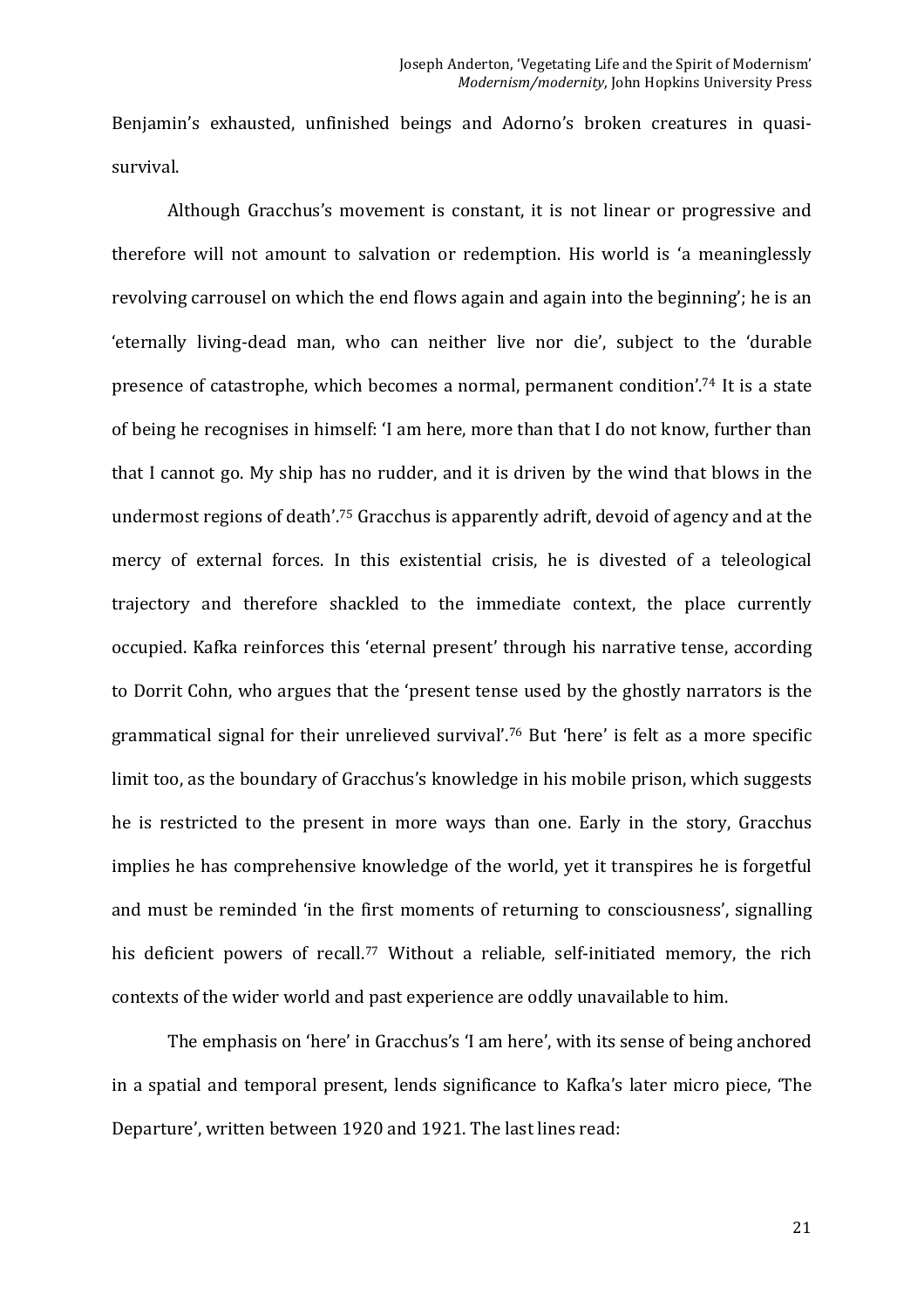"Where is the master going?"

"I don't know," I said, "just out of here, just out of here. Out of here, nothing else,

it's the only way I can reach my goal."

"So you know your goal?" he asked.

"Yes," I replied, "I've just told you. Out of here  $-$  that's my goal."<sup>78</sup>

Clearly, the master's imperative is to leave, but as a deictic word dependent on context, 'here' can exceed a singular place. It has the peculiar ability to follow the master, pointing to each current situation. The goal to get out of here is therefore foiled infinitely as it is repeatedly reset, which evokes the unachievable, self-perpetuating aspiration of modernism. Readers are made aware of this indexical regeneration at an acute level through the repetition of the word 'here' four times in quick succession. Logically speaking, the reference point in the first utterance is minutely different to the last utterance; indeed, escaping begins as a means to reach his goal, before transmuting into the goal itself. This deictic mobility reveals the renewability of 'here', while simultaneously appearing and sounding rather hackneyed owing to its frequency. It conveys both a fresh context and a nagging imperative. In a little over a hundred words, then, Kafka evokes modernism's transformation from a single, historically necessary departure in 'out of here to reach my goal' to an abortive and persistent spirit in 'out of here - that's my goal'.

Kafka expresses vegetating life in different terms in his fragment 'Resolutions' (1911), translated from the German title '*Entschlüsse'* (decisions), a relative of *Entschlossenheit* (determination). The title itself holds connotations of finitude, in the way something can be *resolved*, as well as connotations of purpose, as in something steadfast or *resolute*. Like the related word 'determination', resolution is at once an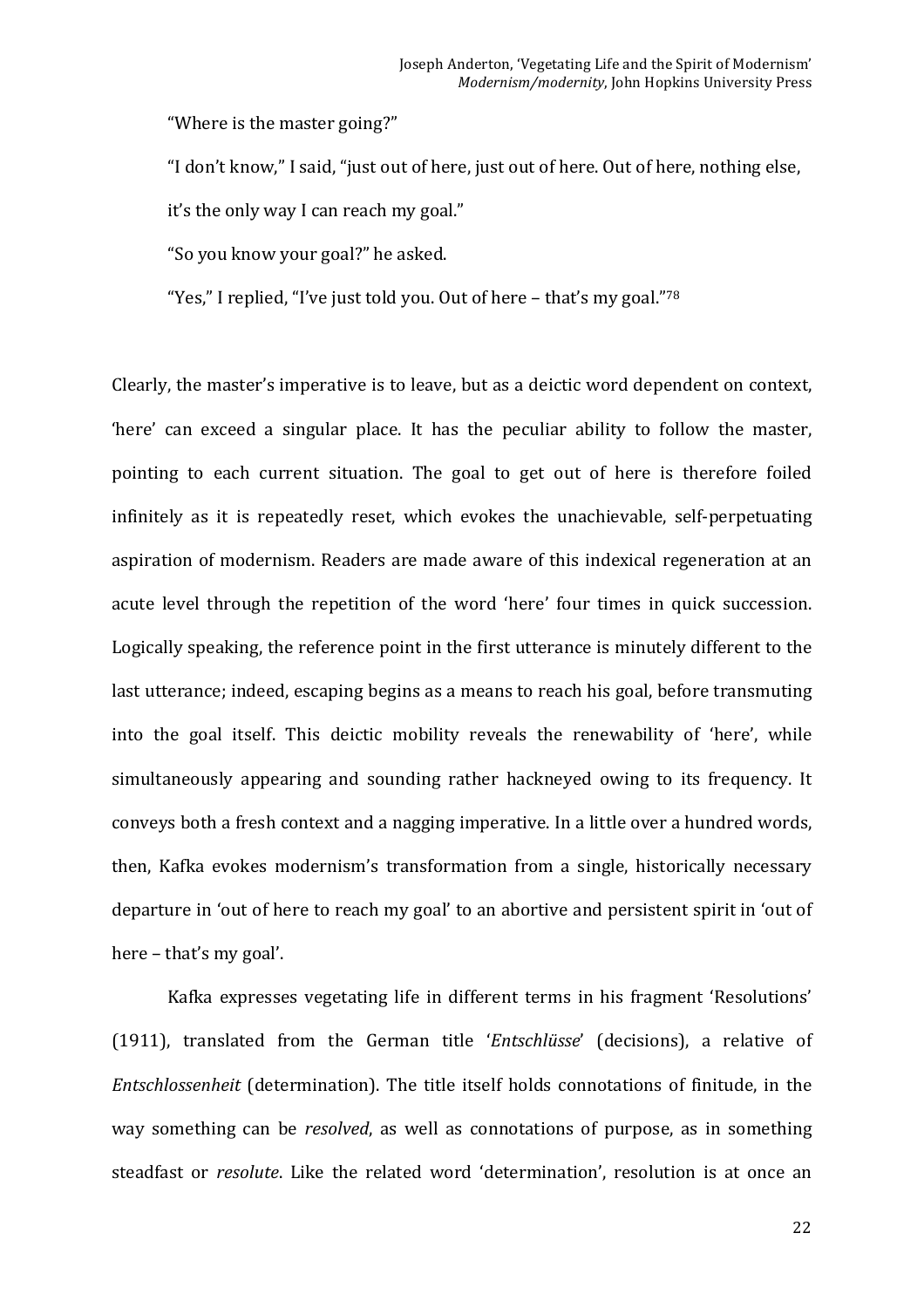expression of closure and perseverance. Kafka's short piece utilises this duality in the narrator's failure to integrate socially and his recourse to a more hermetic, solipsistic existence. It finishes on the following note:

perhaps the best resource is to meet everything passively, to make yourself an inert mass, and, if you feel that you are being carried away, not to let yourself be lured into taking a single unnecessary step, to stare at others with the eyes of an animal, to feel no compunction, in short, with your own hand to throttle down whatever ghostly life remains in you, that is, to enlarge the final peace of the graveyard and let nothing survive save that.<sup>79</sup>

Kafka's narrator describes conditions associated with a vegetative existence in his recourse to passivity, inertia, emotional austerity, suppressed ghostly life and deathly peace. The difference in this example is that the narrator articulates a contradictory state of willed lifelessness involving a decision to become a nonentity, so that apathy is actually desired as a facility to be used. Curiously, there is resistance to life at work in this instance in which the very act of resisting life would contain some of the vitality that is supposedly resisted. In other words, the volition implied in 'making yourself', 'not letting', 'throttling down' and 'letting nothing' constitutes a paradoxical process of 'self-denial', wherein the presence of self is reinforced in the act of self-effacement. However, considering the combination of activity and stasis outlined in the forms of vegetating life above, it is arguably this impulsion with designs on passivity that ensures the endless end of vegetation is more thoroughly achieved. Kafka effectively reveals a quirk of vegetative life through the narrative voice actively pursuing inactivity and expending energy on a lacklustre state. This dynamic appears to be a negative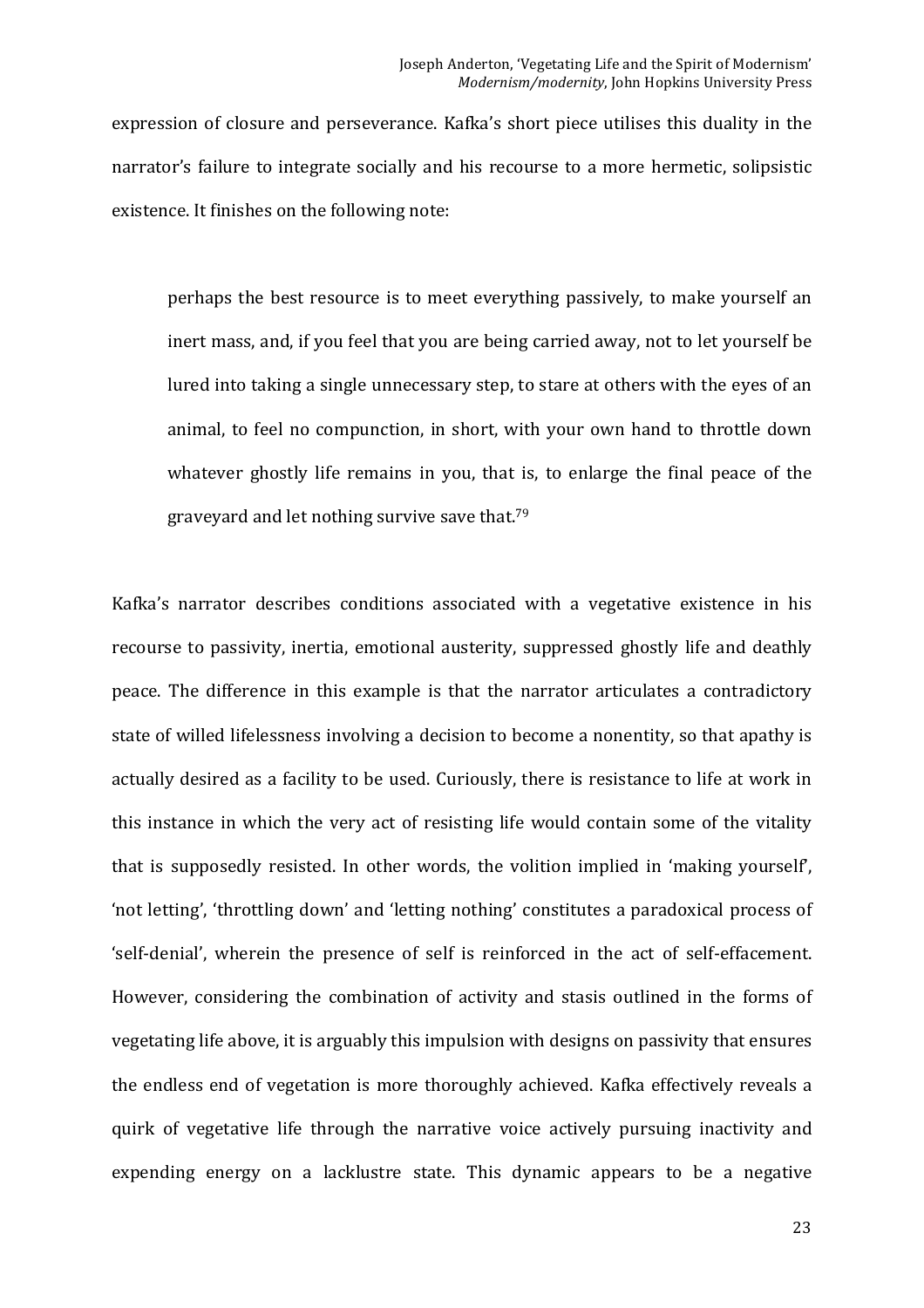formulation of the utopian progress that underpins modernism, where the spirit is redirected into neutrality and indifference. It is a perverse appropriation that presages the intersection of modernist élan and late modernist fatigue.

The vegetating life in renewable deictic language and the paradox of self-denial can therefore be added to Weller's identification of Kafka's 'linguistic negativism' as a 'proleptic' realisation of late modernism.<sup>80</sup> In 'Performing the Negative: Kafka and the Origins of Late Modernism' (2016), Weller examines the frequency and variety of negative language components and modifiers in Kafka's stories, particularly the 'un-' affix as a 'morphological enactment of a negation', to argue that Kafka is a precursor to Beckett's late modern 'literature of the unword'.<sup>81</sup> After referring to Adorno's and Blanchot's reflections on Gracchus's experience of '*undeath'* as a 'terrifying vision of the living death to be experienced by so many in the Nazi concentration camps and Soviet gulags', Weller concludes that:

The emergence of late modernism in Europe owes so much to Kafka precisely because his is a literature of the dark times, in which being (above all, human being) can only be defined negatively, and in which, ironically, no amount of negativity can, for all its justification, reduce being to nothing, the animate to the inanimate, the properly living to the properly dead. $82$ 

Weller refers to Kafka's historical relevance for post-Holocaust late modernists here and yet the surviving, purgatorial dynamic he describes also relates to the spirit of modernism's own persistence as a vestigial presence in late modernism. If late modernism is, as Weller states elsewhere, 'perhaps best understood precisely as such an art of impotence and ignorance, an art that no longer trusts the power of the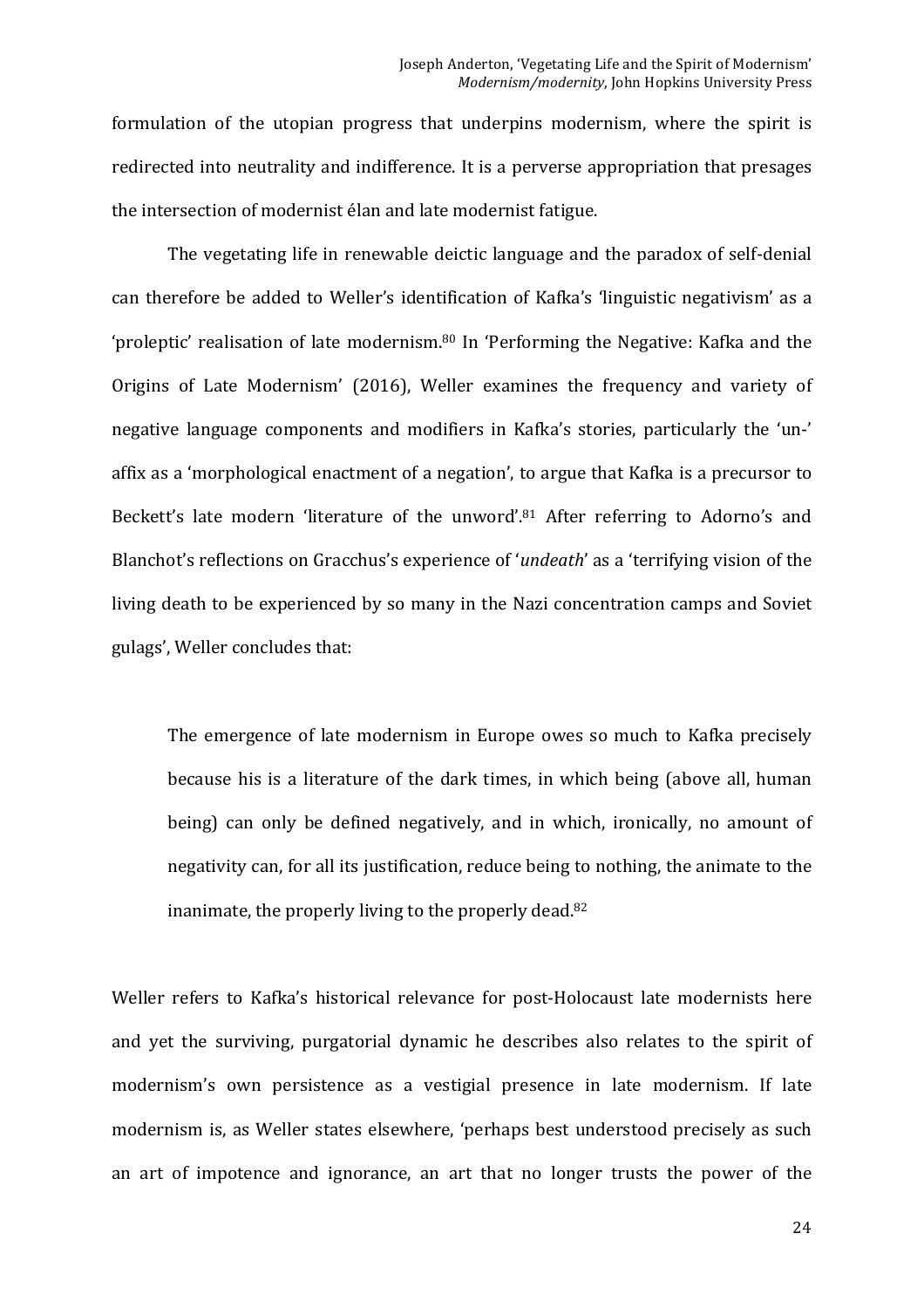aesthetic to achieve epiphany, that no longer believes art can', one of the ways this takes shape in Kafka's nascent form is an exposure to the renewability of a failing moment.<sup>83</sup> The elusiveness of 'here' transforms from multiple rousing opportunities to wretched eternal toil. To adopt Kafka's title 'Resolutions', the active component, or 'resolve', of modernism appears to attend and protract its closure, or 'resolution', leaving traces of modernist life compelling the negative, attenuated formulations of late modernism.

### 'No Ideal Vegetation': Void Deixis in Beckett's Texts for Nothing

While Kafka envisions the suspended animation implicit in high modernist dynamics, Beckett exemplifies it as an author writing predominantly after 1945, during modernism's plateau. The endlessness of vegetating life pervades Beckett's writing from his last prose text, *Stirrings Still*, in 1989, back to his first published novel, *Murphy*, in 1938, in which the title character pursues a remarkably similar kind of 'will-lessness' to that expressed in Kafka, in the third, dark level of his mind where there is 'nothing but forms becoming and crumbling into the fragments of a new becoming, without love or hate or any intelligible principle of change'.<sup>84</sup> *Texts for Nothing*, a series of 13 short texts written between 1950 and 1951, is a particularly pertinent example given the title's indication of activity without prospect or progress. Bearing in mind that Kafka found himself stuck in a creative loop of starting but never ending stories, *Texts for Nothing* is significant as a response to Beckett's own creative impasse after *L'Innommable*, written between March 1949 and September 1950. In a letter to Jerome Lindon in April 1951, he confides: 'it has left me in a sorry state. I'm trying to get over it. But I am not getting over it. I do not know if it will be able to make a book. Perhaps it will have all been for nothing'.<sup>85</sup> Over the course of 1951, Beckett describes his texts 'for nothing' variously as 'a few little turds'; 'a whirling dervish'; 'little fly-splashes against the window'; and 'the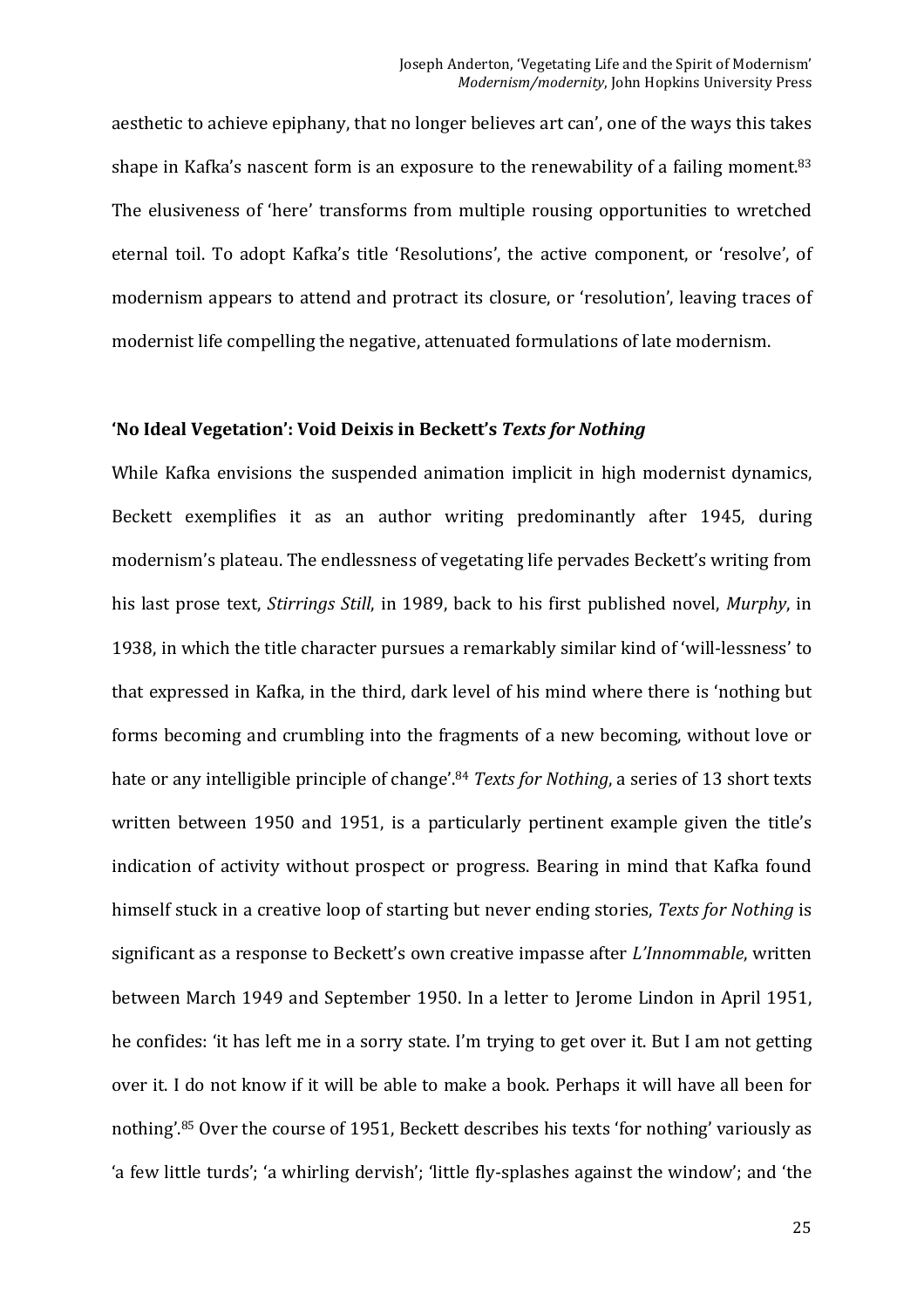afterbirth of *L'Innommable* and not to be approached directly'.<sup>86</sup> These wry formulations offer an insight into the status of the texts as not singular or fully-fledged in their own right; they exist as excess, waste and remains in Beckett's mind, closely related to past endeavours. For Louis Oppenheim, this intertextual relationship is characteristic of Beckett's work as 'a discourse that self-reflectively focuses on its own undoing of narrative, its unwriting of writing  $-$  in writing. Beckett's creative process is said to have been "decreative" in the sense that it was motivated by the need to rewrite and continually fine tune previous texts in new ones'. $87$  In his negative inclination to 'undo' and 'unwrite'. Beckett evokes an alternative vision of modernism's creative wellspring, which, as we have seen, also contains a form of neutralisation of its productivity in its resistance to the past and insistence on the immediate.

Beckett's 'decreative' drive exists within single texts as the familiar Beckettian process of 'unwording', involving affirmation, reflection, revision, negation and repetition. This process contributes to the collocation of activity and stasis that constitutes the vegetating life in Beckett. For example, the narrative voice in *Texts for Nothing* utters: 'What variety and at the same time what monotony, how varied it is and at the same time, what's the word, how monotonous. What agitation and at the same time what calm. What vicissitudes within what changelessness'.<sup>88</sup> The narrator achieves the monotony, calm and changelessness of which he speaks by repeating a basic syntactical structure: the rhetorical 'what' in conjunction with 'and at the same time'. In keeping, there are also permutations of the core theme to achieve the variety, agitations and vicissitudes, namely the use of 'how' instead of 'what'; the reflection and hesitation in the questioning 'what's the word'; and the move to a new configuration through the preposition 'within'. Beckett's narrator does loosely practice what he observes in this largely repetitive and vet refreshed passage, although, admittedly, describing his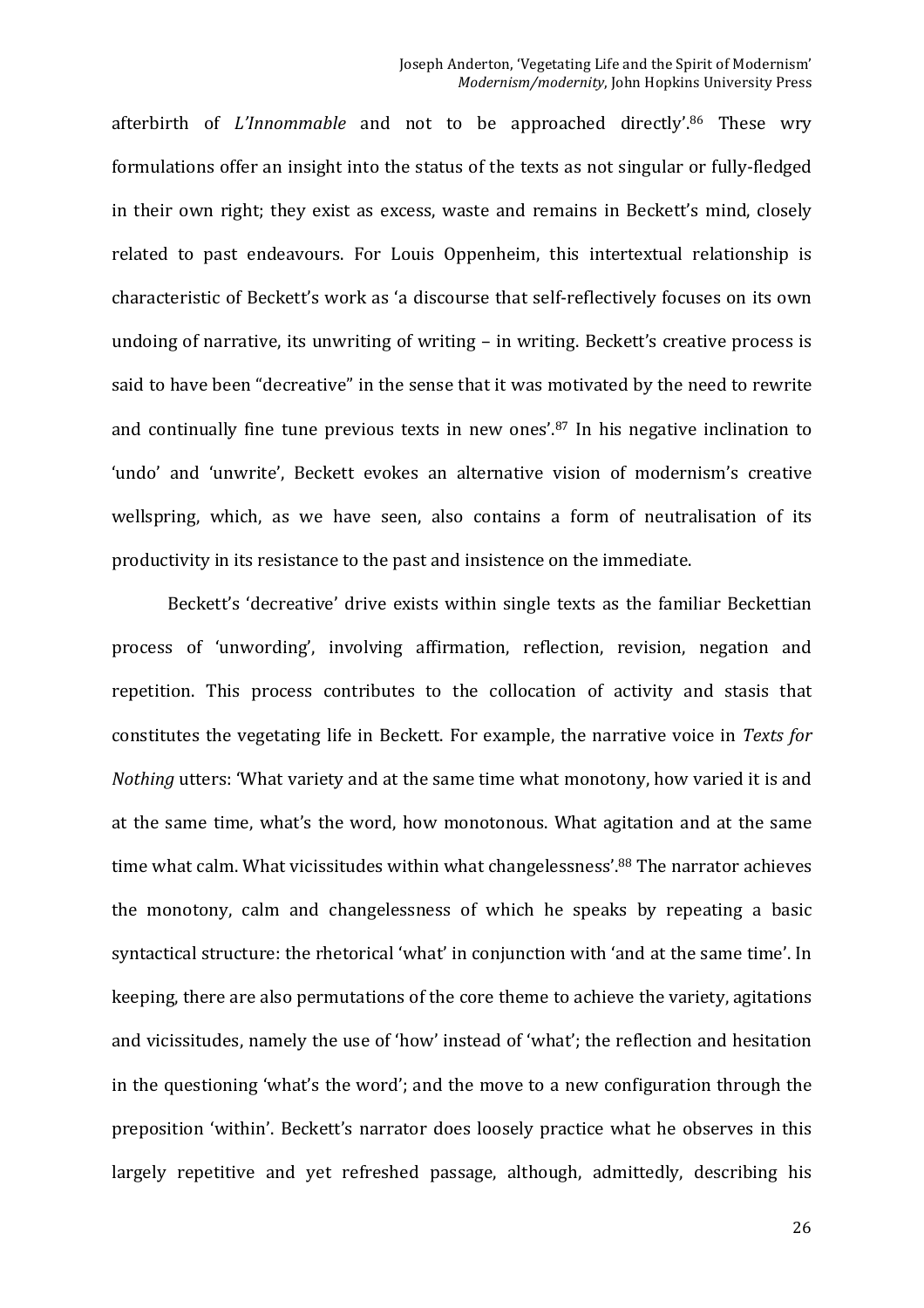changes as 'variety' and 'vicissitudes' is a humorous exaggeration.

Deictic language further increases the sustainability of Beckett's 'literature of the unword'. Similar to the Kafka short stories discussed above, Beckett draws attention to the infinite present of the here and now, as well as highlighting the challenges to immediacy and identity inherent to context-dependent language. Early in *Texts for Nothing*, Beckett's narrator underlines the temporal and psychological aspects of his purgatorial condition, although he sarcastically links them to a celestial sphere initially: 'And now here, what now here, one enormous second, as in Paradise, and the mind slow, slow nearly stopped'.<sup>89</sup> In text three, 'Here, depart from here and go elsewhere, or stay here, but coming and going' is representative of the complexity of 'here' in relation to a speaking subject.<sup>90</sup> The first half indicates that 'here', once uttered, is vacated and severed from the subject. It is originary and cannot be occupied through reflection. The second half indicates that 'here' can be experienced as a live moment but must remain an ineffable, reoccurring activity. This combination of delay and performativity resurfaces when Beckett's narrator insists 'I say it as I hear it', which is a line repeated several times in Beckett's later novel-length work *How It Is* (1964).<sup>91</sup> In an acknowledgement of the creative process and the registering of inspiration, 'I say it as I hear it' professes immediacy, like 'here' does, but it actually intimates either an internal dialogue or dictator-scribe relationship, in which what is thought or heard must be computed and then verbally repeated, thereby resulting in a minute schism between the heard and said. In Beckett, then, 'here' is purgatorial because it is transient and elusive; it is repeatedly voided and therefore not entirely available to the 'I' other than as a form of being. Hence, the narrator says 'I'm here that's all I know and that it's still not me, it's of that the best has to be made. There is no flesh anywhere, nor any way to die'.<sup>92</sup> While the beginning of this example is remarkably similar to the Hunter Gracchus's comment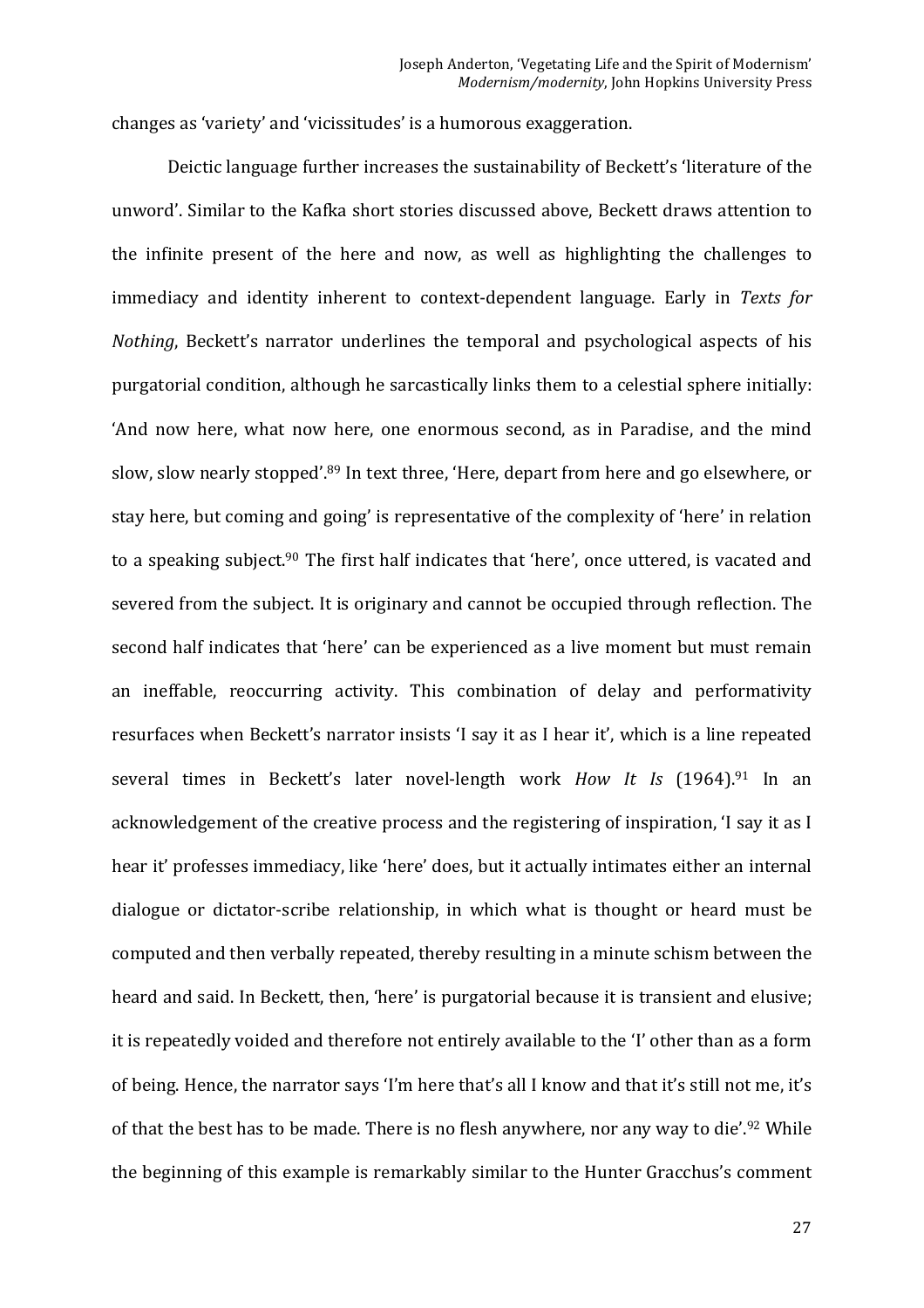'I am here, more than that I do not know', Beckett also conveys the non-identity arising from the delay in self-reflective utterances, in which the acute distance between 'I' and 'here' reveals the speaker is inevitably overdue or behind time in terms of the presence afforded by the first person pronoun and deictic language.

Beckett is attracted to the contradiction in 'where you are will never be long habitable', which, as far as the here and now goes, means the impossibility of realising one's self in the moment, as opposed to experiencing the lived moment itself.<sup>93</sup> This revelation is evident in a series of remarks on the emptiness of the present, such as 'Here, nothing will happen here, no one will be here, for many a long day' and 'how is it nothing is ever here and now? [...] What else can there be to this infinite here'.<sup>94</sup> The present appears empty because the gap between consciousness and self-consciousness means apperception must happen retrospectively and thus imperfectly. Cognizance of the present is actually shown to be an exercise in assimilating the recent past, and the upshot for identity in Beckett is that the temporal now feels untenanted. Consequently, Beckett's narrator relates with the singular past tense, as text six suggests in a reference to Dante's *Purgatorio*: 'I was, I was, they say in Purgatory, in Hell too'.95 Beckett mentions this purgatorial non-existence to George Duthuit in an earlier 1948 letter, making the reference to Dante more explicit by using the original Italian: 'Do you know the cry common to those in purgatory? *Io fui*'.<sup>96</sup> In contrast to the more unified presence of 'I am' found in the Cartesian axiom *je pense, donc je suis*, the phrase 'I was' reveals that Beckett realises a Dantean form of self as something already passed, ensuring that the ipseity spoken in the present, 'I', has elapsed upon detection, 'was'. If for Habermas, modernity's 'new value placed on the transitory, the elusive and the ephemeral, the very celebration of dynamism, discloses a longing for an undefiled, immaculate and stable present', Beckett demonstrates the impossibility of pursuing 'nowness' as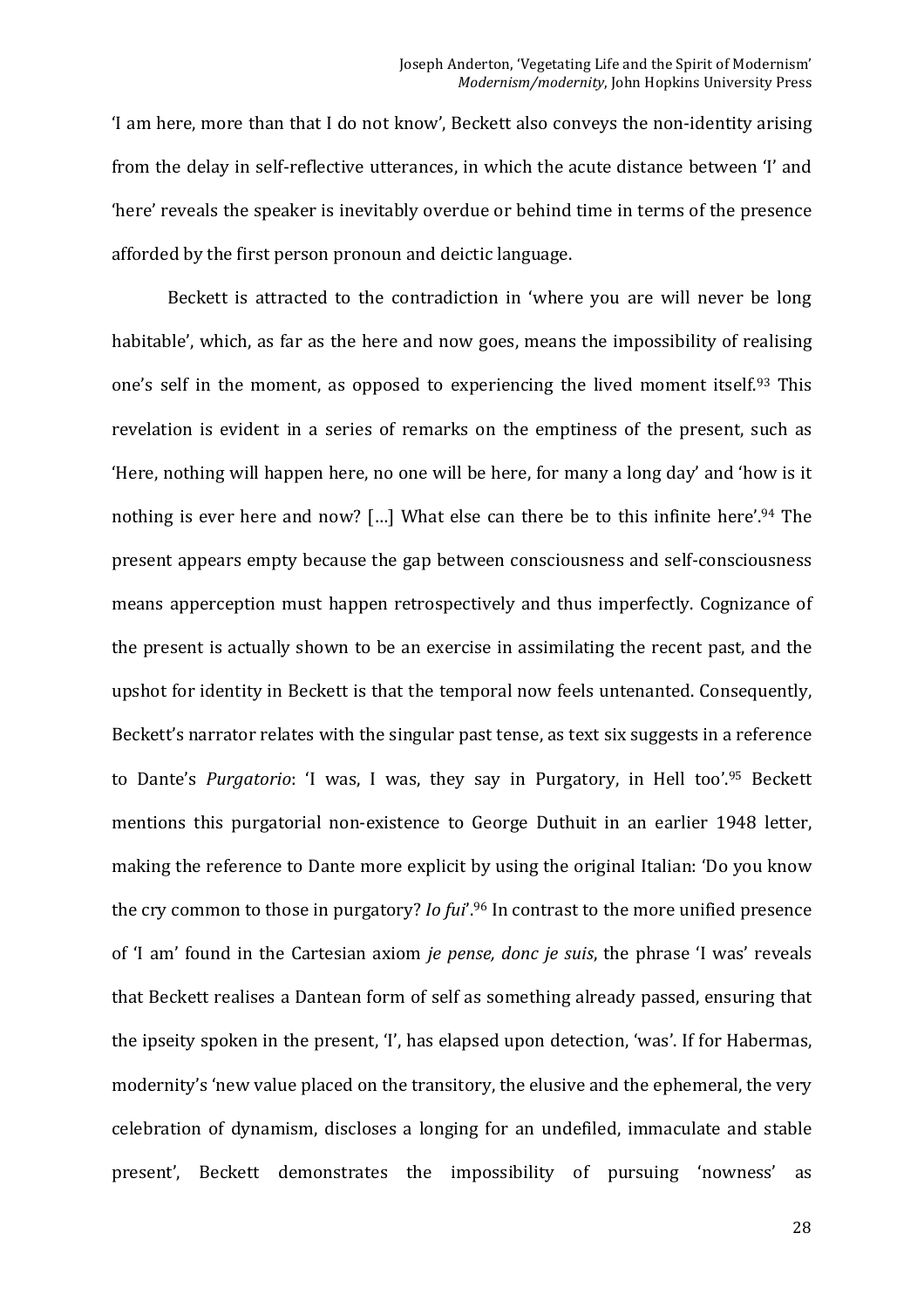uncontaminated immanence.<sup>97</sup> Through narrative figures riveted to self-reflection on their potential or pending creation and desired termination, *Texts for Nothing* reveals the unshakable void that coexists with attempts at the conscious representation of modern perceptions of subjectivity in time and space.

However, Beckett's 'Dante... Bruno. Vico.. Joyce' essay discussed earlier indicates that although his later narrative voices might conceive of a Dantean purgatory, they actually suffer a Joycean one. Beckett's 'last word' on purgatories reads:

Dante's is conical and consequently implies culmination. Mr Joyce's is spherical and excludes culmination. In the one there is an ascent from real vegetation  $-$ Ante-Purgatory, to ideal vegetation - Terrestrial Paradise: in the other there is no ascent and no ideal vegetation. In the one, absolute progression and a guaranteed consummation; in the other, flux – progression or retrogression, and an apparent consummation.<sup>98</sup>

Dante's purgatory posits an end, a way out at the top of the spiralled mountain into Earthly Paradise. It is a transitional place 'in which the human spirit cures itself / And becomes fit to leap up into heaven'.<sup>99</sup> In contrast, Joyce's purgatory is a closed system, protean and provisional inside, but lacking the prospect of catharsis. As Daniela Caselli explains: 'Joyce's and Dante's Purgatories are similar because both move; in Joyce, however, the movement has lost its redemptive guarantee, its fixed structure, its character of space-in-between. It has become a sphere, a vicious circle in which a step forward is a step back'.<sup>100</sup> Yet the impetus to end, and, moreover, to end in the right way, keeps Beckett's narrator going. It is as though the promise of graduation from real vegetation to ideal vegetation remands the narrator in his place of no ideal vegetation: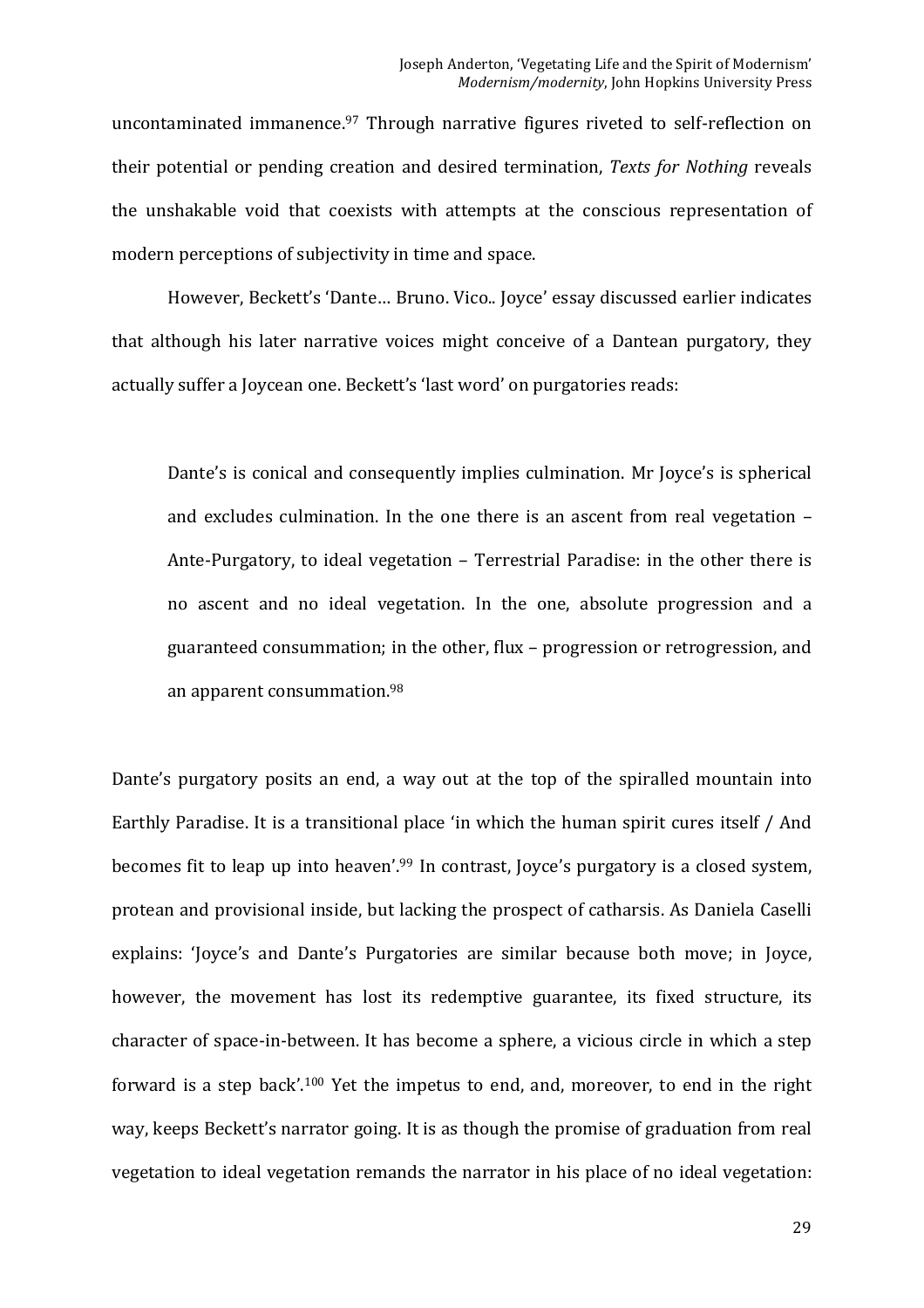'No, something better must be found, a better reason, for this to stop, another word, a better idea, to put in the negative, a new no, to cancel all the others, all the old noes that buried me down here, deep in this place which is not one, which is merely a moment for the time being eternal, which is called here'.<sup>101</sup> Despite being stuck in the perdition of the deictic instant, Beckett's narrator clings on to a form of totality in the way he recognises his existence as a 'pensum', a task to be completed.<sup>102</sup> The early Beckett commentator Walter Strauss argues that:

The heroes of Beckett's universe really vegetate, and, since this fate is unendurable, they try to vegetate ideally, i.e., they persuade themselves that there is an ascent and wait for some sort of angel to beckon them on, like Dante's pilgrims. But the angel, the epiphany, never comes, and they finally return to real vegetation. Like the vegetable, they wilt and disintegrate. $103$ 

It is this ideal of finality that maintains the narrator's reality of infinitude in Texts for *Nothing*, as it recurrently posits an alternative means to an end that prevents him from reconciling with his endless situation. Beckett effectively conveys vegetating life that is nourished by the purgatorial narratives of movement and development but is actually rooted in its cyclic patterns, and therefore relentlessly denied fruition.

If the task is to produce a consummation of negation, or 'a new no' as Beckett's narrator expresses, it nevertheless requires vestigial willpower and desire. David Watson claims that, '[a]t a primary level, narratives are about desire: all stories concern the drive to resolve a state of disruption, discover a missing object, achieve a fulfilment of ambition, and so on'.<sup>104</sup> It is fair to claim that Beckett's narratives are replete with ways in which such desires are invalidated, not least because of his open, self-cancelling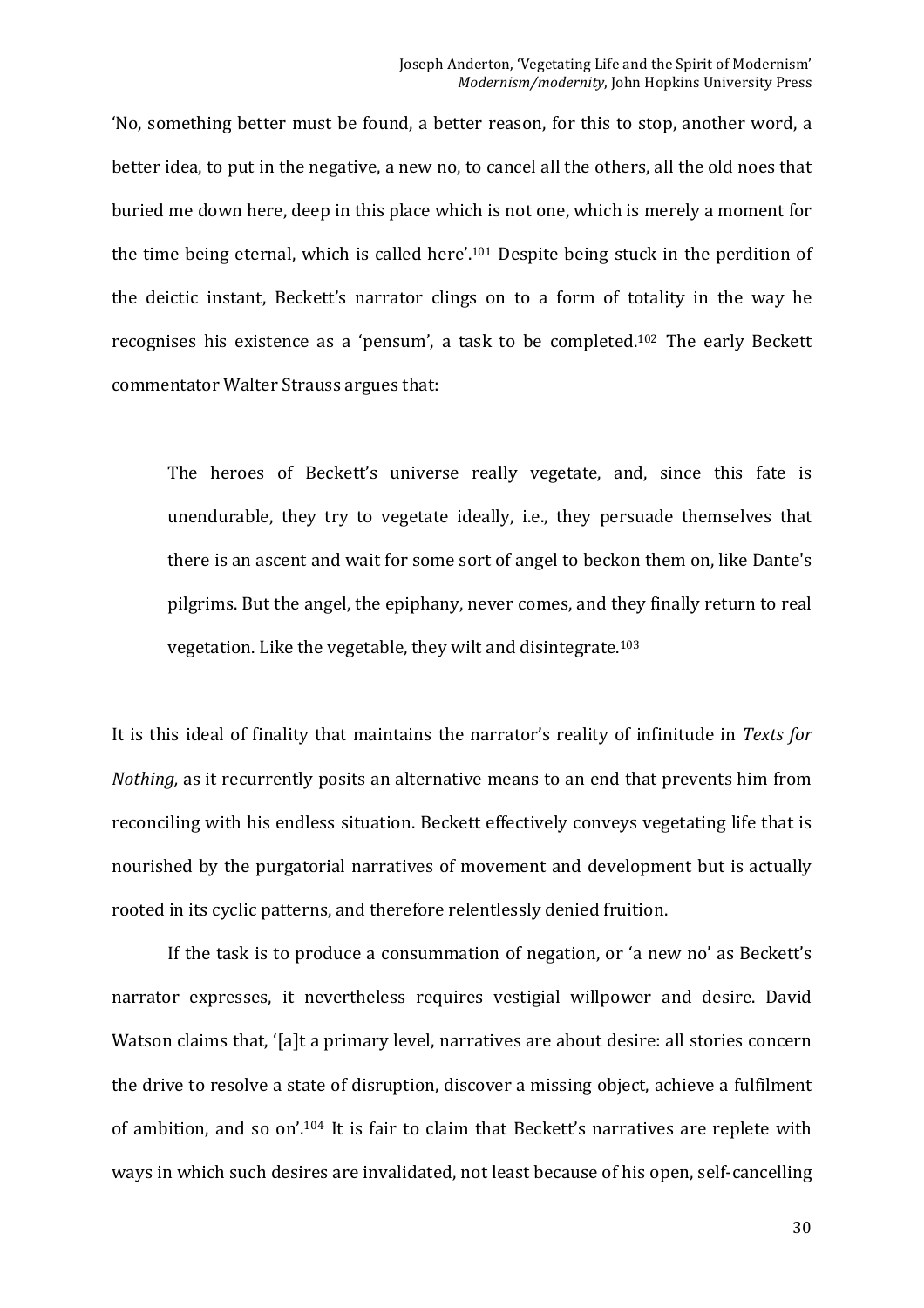structures and provisional, hypothetical registers that repeatedly thwart progress and resolution, often at the expense of individual autonomy. As Ruben Borg argues in his essay on Beckettian afterlife and the posthuman, Beckett is 'staging the exhausted, impracticable afterlife of that enduring Enlightenment ideal—the self-determined subject', in which 'the sense of being not only mortal, but in excess of one's own death, corresponds to a state of *infinite passivity*—precisely that "limbo purged of desire" in which Beckett's characters are always suspended'.<sup>105</sup> Borg extrapolates this principle from Belacqua Shuah in Beckett's *Dream of Fair to Middling Women* (1932), who, like Murphy, is able to access parts of the mind he calls 'the cup, the umbra, the tunnel' for months at a time, 'where there was no conflict of flight and flow and Eros was as null as Anteros'.<sup>106</sup> However, it is worth noting that while Belacqua is 'uniquely at home in the middle-ground' of passivity and 'is in no hurry to be redeemed', even his purgation of desire is temporary and incomplete.<sup>107</sup> Indeed, it is impossible to completely expunge desire in Beckett's world, precisely because Beckettian vegetative life is often a product of the unfulfilled desire for such indifference, which is what makes it both active and static. As with Kafka's self-denial that reinforces the self that it effaces, and akin to Beckett's narrators' urges to speak into silence, the desire for apathy is another example of aporia as it must ultimately use what it wants to negate. In this way, the resulting vegetating life is not another path to the contented equilibrium implied in Beckett's reading of Dante, despite resorting to a Dantean quest structure that projects an end. As Alistair Morgan suggests: 'the figure of exhaustion in Beckett precludes a time of peace or rest. The point at which the end comes becomes an endlessly vanishing moment'.<sup>108</sup> Desire emerges as a revenant in Beckett, the hardy but hollow leftover of genuine possibility that nevertheless continues to propel his shattered subjects.

Whether the residual desire in Beckett's work produces the invigorating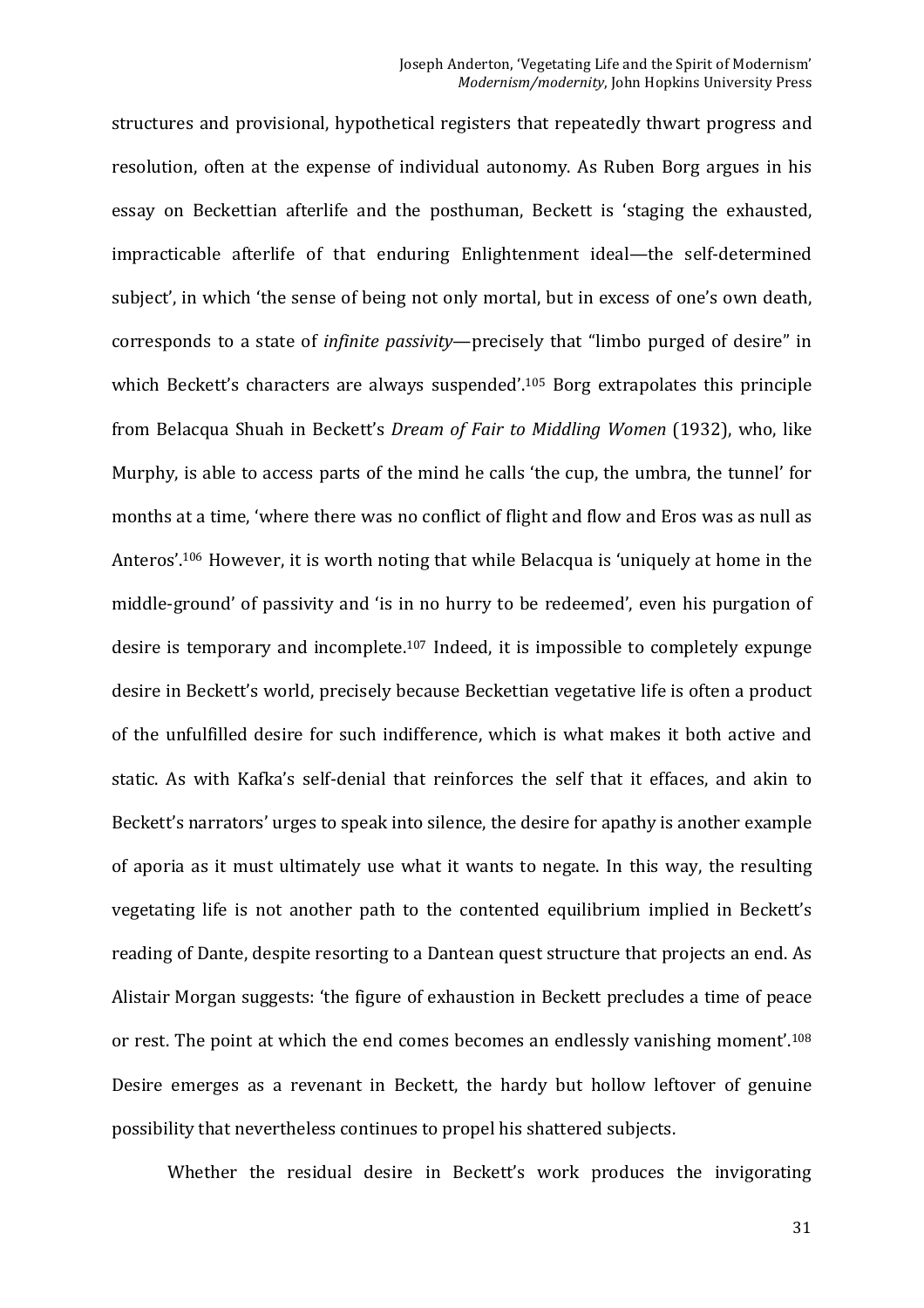differences of renewal or stultifying sameness of repetition is a critical point of contention when regarding Beckett as a late modernist. H. Porter Abbott suggests that Beckett's centre of gravity is in modernism, precisely owing to a spirit of opposition that runs through his whole oeuvre, from text to text and within texts. He argues that Beckett affords himself new creative opportunities through a 'deliberate process of recollection by distortion', which produces 'deliberate metamorphosis, a kind of misremembering'.<sup>109</sup> As Beckett revisits and crucially revises previous territory, he is 'recapitulating an antagonism to habit one can trace well back in Baudelairean modernité'.<sup>110</sup> In Porter Abbott's reading, Beckett retains the experimental, innovative modernist status, albeit, a late modernist status since, after the initial aesthetic shocks of the post-war period, Beckett's oeuvre displayed more constrained innovations. Mark Perdetti, however, argues that Beckett's is a knowing modernism, which upsets the dominance of the modernist gravity that Porter Abbott identifies. For Perdetti, Beckett's 'self-awareness represents a fundamental inversion of the modernist ideology of perpetual innovation: instead of novelty, late modernism presents us with the tedium of the already-said'.<sup>111</sup> The impetus of the oppositional spirit has seemingly been exhausted in this view, and '[i]n the absence of an alternative aesthetic, the late modernist writer is condemned to occupy that limit position, and to write from its weariness'.<sup>112</sup> Perdetti raises the idea of Beckett in an artistic no-man's land between modernism and postmodernism, having to perform an inauthentic rendition of an expiring aesthetic. In conjunction, however, the genuine development and the ironic reiteration in Porter Abbott's and Perdetti's respective analyses show that Beckett gives off the impression of both *resuming* modernism, as an ongoing resistance to the same, as well as consciously *returning* to modernism, as a jaded, anterior form without an established successor. Beckett's work can support both of these positions because he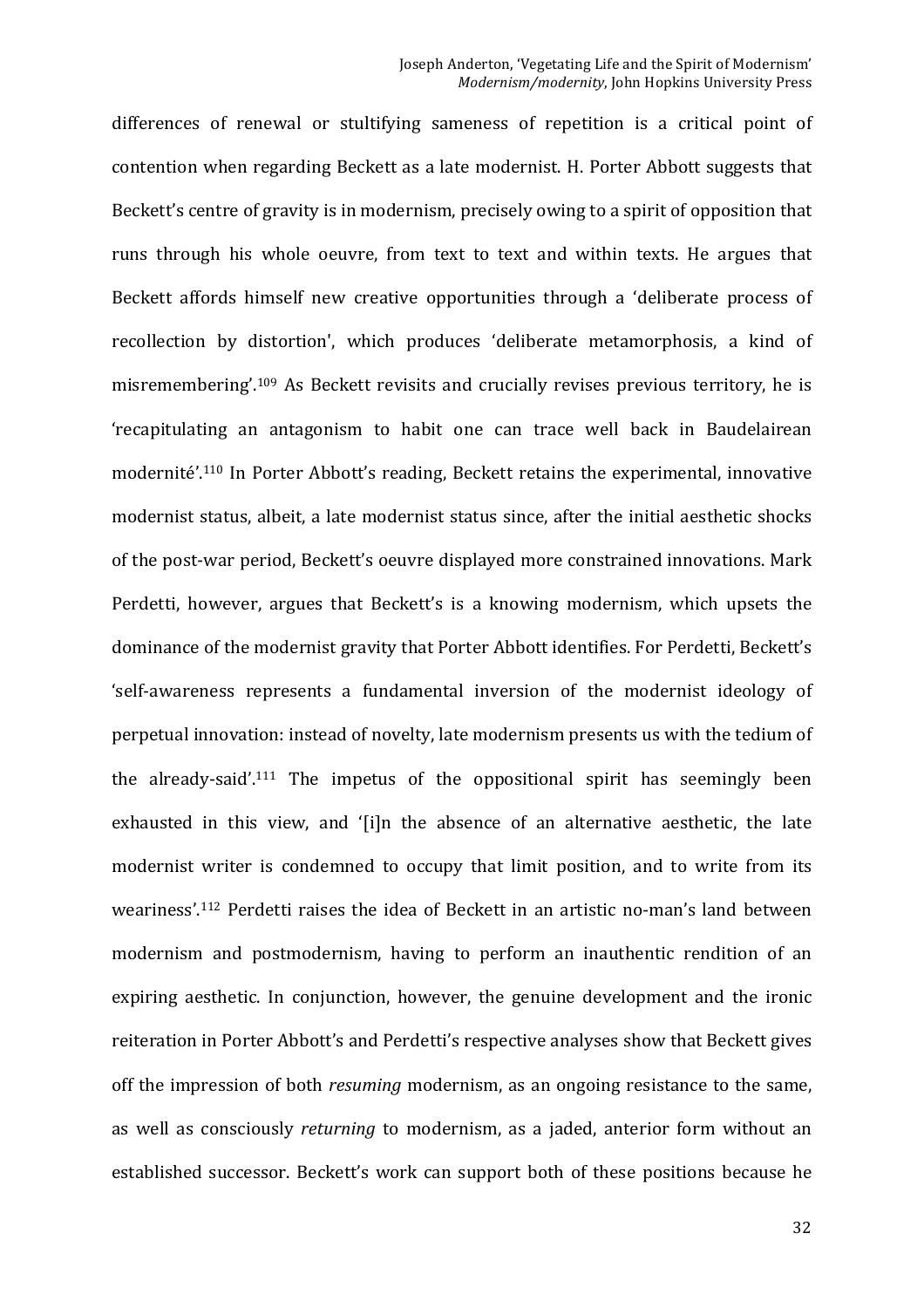conveys the enlivening-deadening duality of vegetating life that already exists in the auto-defeating and auto-sustaining spirit of modernism, especially as perceptions of modernism's dynamism mature to detect restless stasis and nostalgia for productivity. Beckett's late modernism is therefore with and without modernism: the experimentation involved in excavating the modernist ruins of originality and immediacy, as well as its narratives of individual subjectivity and the idea of progress, appears to bear its spiritual hallmark while bearing witness to its ideological demise.

#### **Conclusion: The Late Modernist Execution of Modernism**

The vegetating life in Kafka and Beckett is a compulsion to be active while anchored in a spatial and temporal present that inhibits salvation or totality. Critical orthodox after Benjamin, Lukács and Adorno is to relate these purgatorial conditions to the dehumanising forces of industry, technology, urbanity and war in early twentiethcentury modernity or the decay of culture, experience and subjectivity in the damaged life of post-Holocaust later modernity. However, vegetative life also chimes with the dynamics of modernism as a sensibility, particularly the duality that emerges from a conception of modernism as an unfulfilled spirit consisting of compulsive activity and overall inertia. As with deictic language, however, the value of modernism's pursuit of the now and the new is a matter of perception, as it can present both infinite potential and endless emptiness. Kafka and Beckett are receptive to the latter cycle of attempt without prospect, and subsequently their modernist life spirit shifts to a negative teleological or eschatological project to terminate itself, whereby the effort invested into ending is ironically the cause of its continuation. Kafka's prescient literature forecasts the later application of modernism's vestigial spirit to pore over its own remains, in the way Beckett's post-war art of failure does so assiduously. The lack of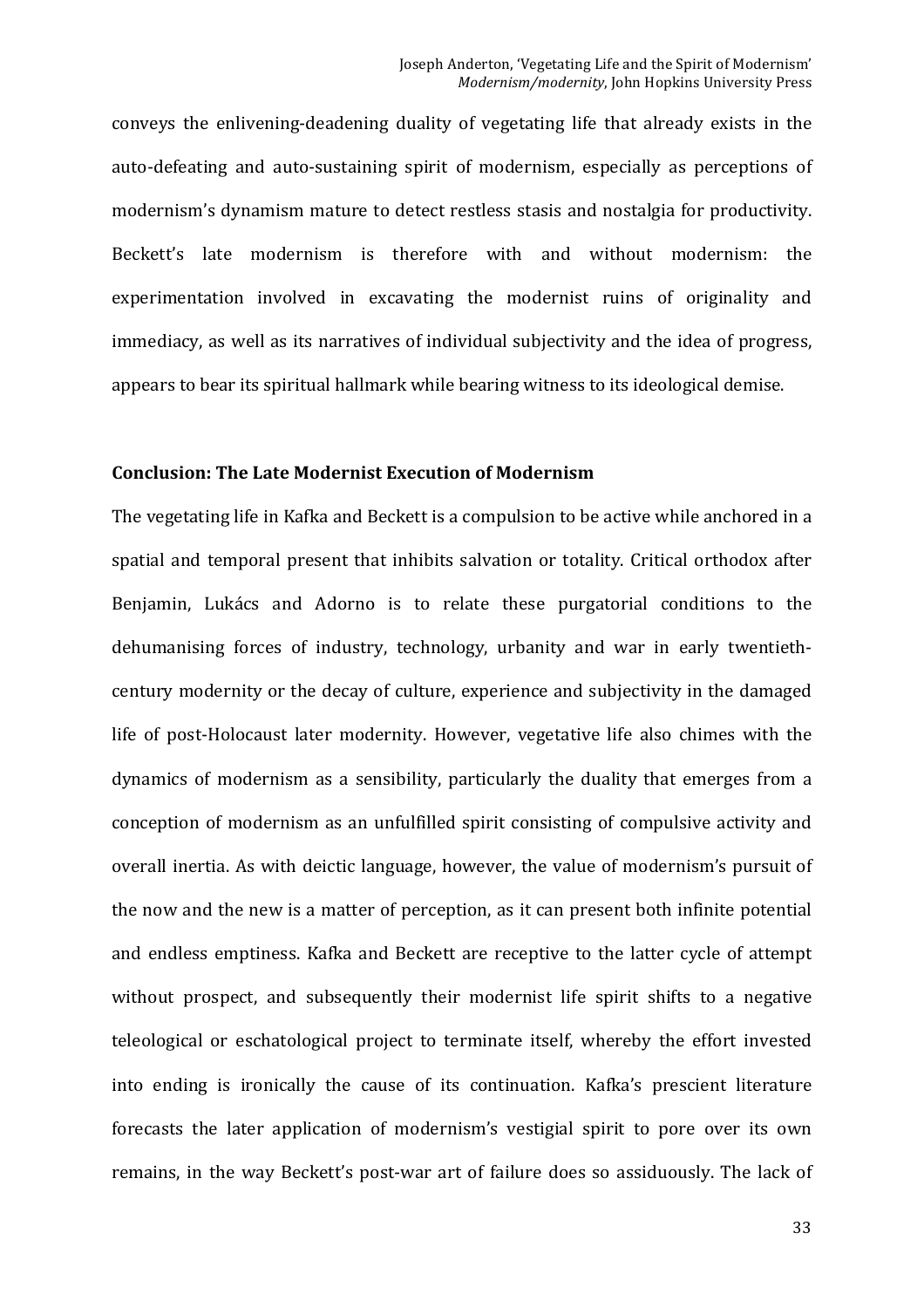authentic or original life that this vegetating life implies is properly associated with late modernism, if understood as a designation that covers 'the empty spaces left by high modernism's dissolution' in which 'late modernists reassembled fragments into disfigured likenesses of modernist masterpieces: the unlovely allegories of a world's end'.<sup>113</sup> Despite his narrow periodization of late modernism as the late 1920s to the 1930s, Tyrus Miller recognises the important point that 'in such works the vectors of despair and utopia, the compulsion to decline and the impulse to renewal, are not just related; they are practically indistinguishable'.<sup>114</sup> Late modernism therefore formalises the abortive but enduring kernel that exists within the spirit of modernism; it enacts the chronic belatedness and persistence endemic to its oppositional, experimental forbearer. Kafka and Beckett invoke and perform this sense of protracted failure present in their own supposed modernist artistic sensibility to expose the burdensome, atrophied side of its dynamism. In doing so, these two writers effectively 'execute' the spirit of modernism as they are both engaged with and consciously going beyond it. Subject to the frisson of the creative process but without convincing progression, Kafka's and Beckett's vegetating figures are emblematic of late modernism, lingering on the loss and possible renewal of self, community and meaning, but from a greater selfreflective position of dejection and incredulity.

<sup>3</sup> Irving Howe, 'The Culture of Modernism', *Commentary*, November 1967.

<sup>&</sup>lt;sup>1</sup> Shane Weller, 'Performing the Negative: Kafka and the Origins of Late Modernism', *The Modern Language Review*, 111:3 (2016), 775-794: 784. 

<sup>&</sup>lt;sup>2</sup> Jürgen Habermas, 'Modernity: An Unfinished Project', in *Habermas and the Unfinished Project of* 

Modernity, ed. Maurizio Passerin d'Entrèves and Seyla Benhabib (Cambridge: MIT Press, 1997), 3.

https://www.commentarymagazine.com/articles/the-culture-of-modernism/ (accessed July 30, 2017) <sup>4</sup> Gabriel Josipovici, 'Modernism still matters', *New Statesman*, 6 September 2010: 67.

<sup>&</sup>lt;sup>5</sup> Susan Stanford Friedman, 'Definitional Excursions: The Meanings of Modern/Modernity/Modernism', *MODERNISM/modernity*, 8:3 (2001), 493-513: 503.

<sup>&</sup>lt;sup>6</sup> David Weisberg, *Chronicles of Disorder: Samuel Beckett and the Cultural Politics of the Modern Novel* (New York: SUNY Press, 2000), 53.

<sup>&</sup>lt;sup>7</sup> 'Eclipse of the Highbrow', *The Times*, 25 March 1941, 5.

<sup>&</sup>lt;sup>8</sup> 'P. R. A. On Decline of 'Modernism'', *The Times*, 1 June 1955, 8.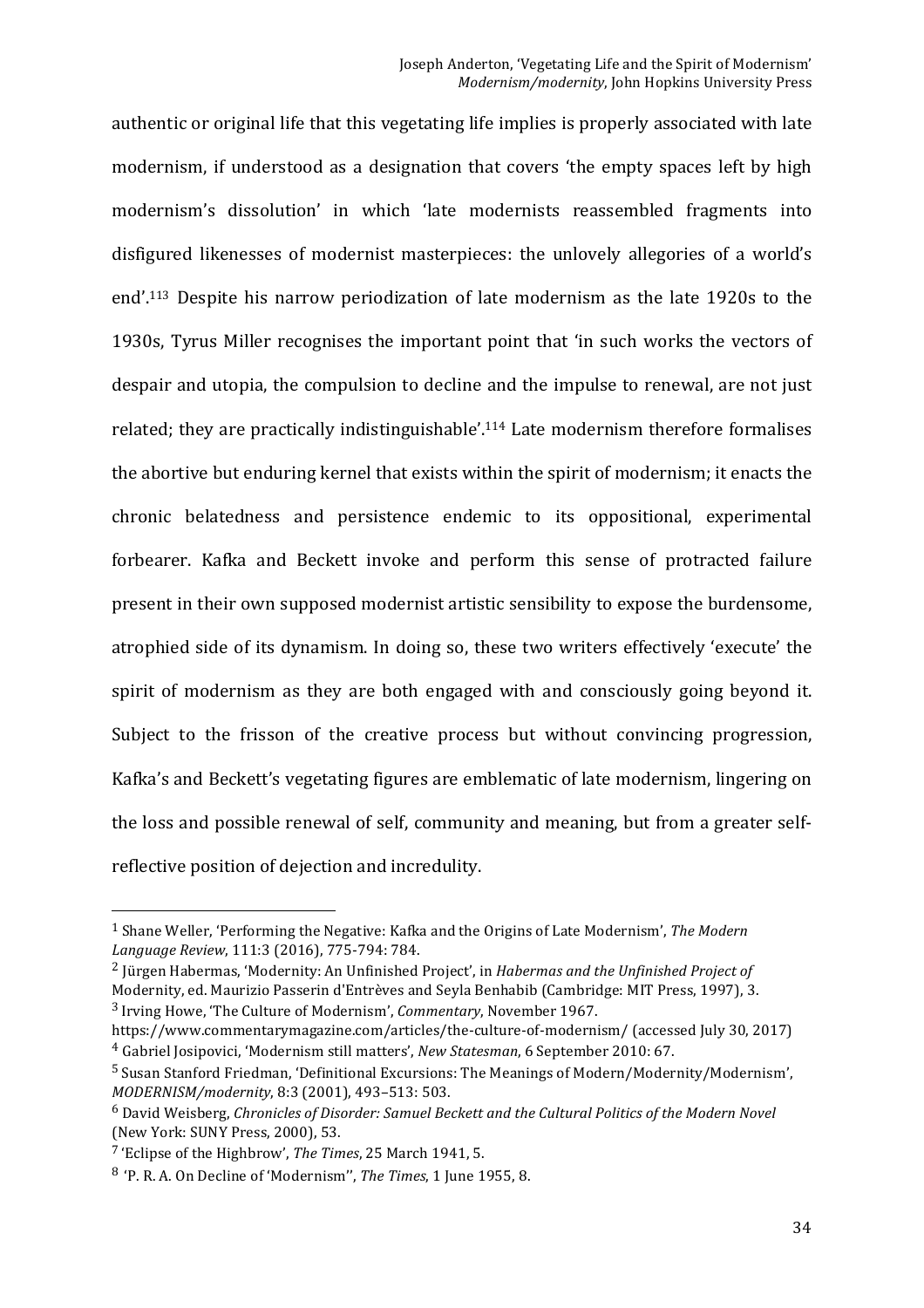<sup>9</sup> Maurice Beebe, 'Introduction: What Modernism Was', *Journal of Modern Literature*, 3:5 (1974), 1065-1084: 1065.

<u> 1989 - Andrea Santa Andrea Andrea Andrea Andrea Andrea Andrea Andrea Andrea Andrea Andrea Andrea Andrea Andr</u>

<sup>10</sup> Howe, 'Culture of Modernism'.

 $11$  Habermas, 'Modernity: An Unfinished Project', 6.

<sup>12</sup> Peter Bürger, *Theory of the Avant-Garde*, trans. Michael Shaw (Minneapolis: University Of Minnesota Press, 1984), 63.

<sup>13</sup> Robert Genter, *Late Modernism: Art, Culture, and Politics in Cold War America* (Philadelphia: University of Pennsylvania Press, 2010), 7.

<sup>14</sup> Stanford Friedman, 'Definitional Excursions', 503.

<sup>15</sup> For example, see David James, *Modernist Futures: Innovation and Inheritance in the Contemporary Novel,* (Cambridge University Press: Cambridge, 2012) and David James, ed., *The Legacies of Modernism: Historicising Postwar and Contemporary Fiction* (Cambridge: Cambridge University Press, 2011).

<sup>16</sup> David James, *Modernist Futures* (Cambridge University Press: Cambridge, 2012), 15.

<sup>17</sup> Stanford Friedman, 'Definitional Excursions', 505.

18 Habermas, 'Modernity: An Unfinished Project', 3.

<sup>19</sup> Howe, 'Culture of Modernism'.

<sup>20</sup> Georg Lukács, *The Meaning of Contemporary Realism*, trans. John and Necke Mander (London: Merlin Press, 1969), 35.

21 Lukács, *Meaning of Contemporary Realis*m, 18.

 $22$  ibid.  $19$ .

 $23$  ibid. 26.

 $24$  ibid. 26, 31.

<sup>25</sup> ibid. 33.

 $26$  ibid.  $36$ .

<sup>27</sup> Elaine Miller, *The Vegetative Soul: From Philosophy of Nature to Subjectivity in the Feminine* (Albany, State University of New York Press, 2002), 187.

<sup>28</sup> Michael Marder, *Plant-Thinking: A Philosophy of Vegetal Life* (New York: Columbia University Press, 2013), 22.

<sup>29</sup> Marder, *Plant-Thinking*, 163.

30 "vegetate, v.". OED Online. June 2017. Oxford University Press.

https://www.oed.com/view/Entry/221884?rskey=R69ymm&result=2 (accessed Iuly 30. 2017).

 $31$  "vegetieren, v.". Collins German to English Dictionary Online.

https://www.collinsdictionary.com/dictionary/english-german/vegetieren (accessed July 30, 2017).

<sup>32</sup> James E. Strick, *William Reich: Biologist* (Cambridge: Harvard University Press, 2015), 52.

 $33$  It would be viable take the psychopathology in Lukács's diagnosis of an 'idiot's vegetative existence' at face value. Representations of not able bodied or even disembodied beings displaying psychological and neurological disorders, such as schizophrenia, paranoia, hypergraphia, dysfluency and expressive aphasia, are rife in Beckett as research projects on 'Beckett and the Brain' have shown. For example, see Elizabeth Barry, Ulrika Maude and Laura Salisbury, eds., 'Beckett, Medicine and the Brain' Special Issue, *Journal of Medical Humanities*, 37:2 (2016).

<sup>34</sup> See Steven Laureys, et al, 'Unresponsive Wakefulness Syndrome: A New Name for the Vegetative State or Apallic Syndrome', *BMC Medicine*, 8:68 (2010).

<sup>35</sup> OED Online.

<sup>36</sup> Georg Lukács, 'Freud's Psychology of the Masses', in *Lukács: Reviews and Articles from Die rote Fahne*, trans. Peter Palmer (London: Merlin Press, 1983), 33-36; 33.

<sup>37</sup> Sigmund Freud, *Beyond the Pleasure Principle and Other Writings*, trans. John Reddick (London: Penguin, 2003), 81.

<sup>38</sup> Walter Benjamin, 'Franz Kafka: On the Tenth Anniversary of His Death', in *Illuminations*, ed. Hannah Arendt and trans. Harry Zorn (London: Pimlico, 1999), 108-35: 109.

<sup>39</sup> Benjamin, 'Franz Kafka', 113.

40 ihid. 113, 114.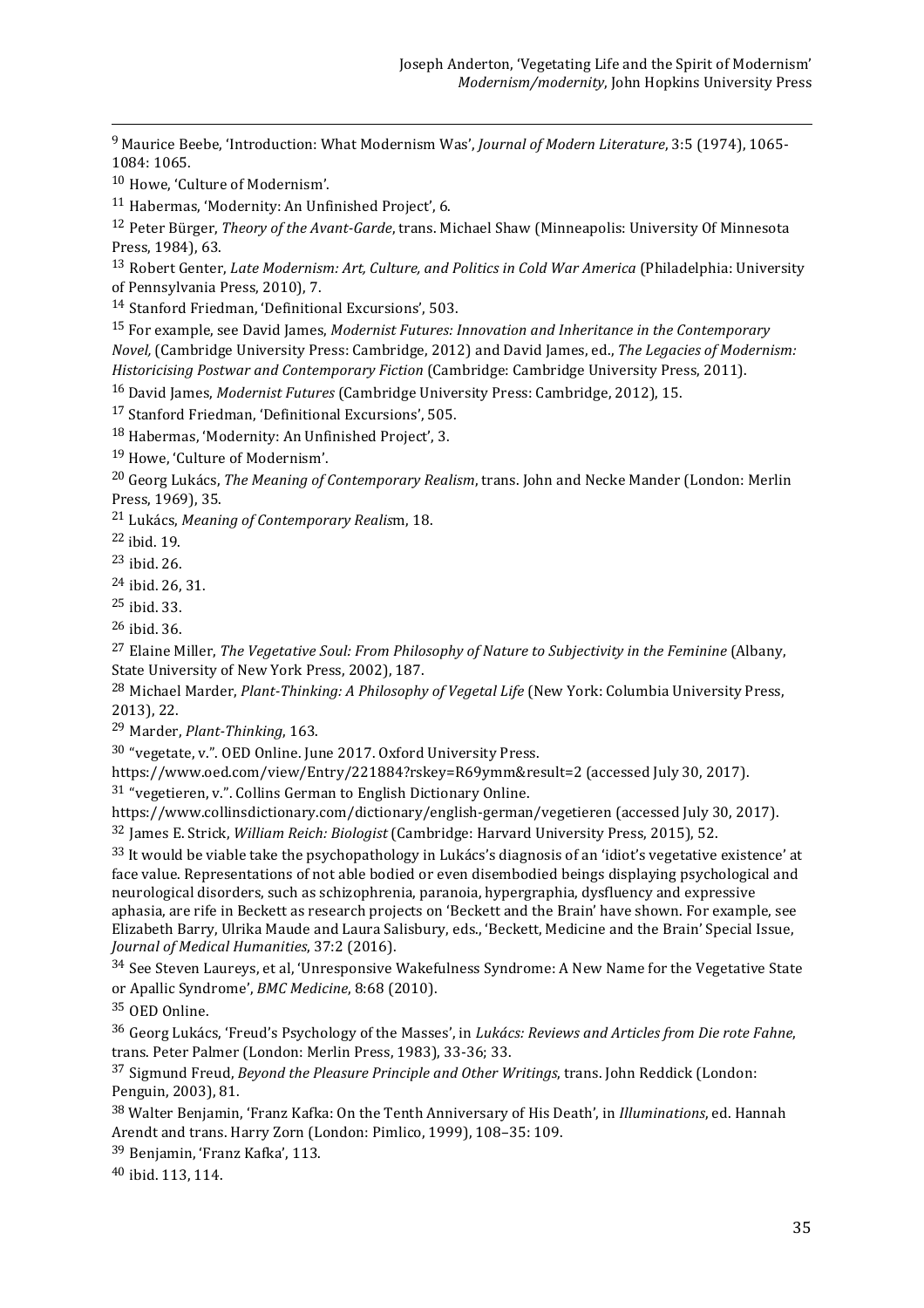43 Lukács, *Meaning of Contemporary Realism*, 45.

<sup>45</sup> Alistair Morgan, 'Mere Life, Damaged Life and Ephemeral Life', *Angelaki*, 19:1, 113-127: 120.

<sup>46</sup> Theodor Adorno, 'Trying to Understand *Endgame*', *New German Critique*, 26 (1982), trans. Michael T. Jones, 119-50: 122.

<u> 1989 - Andrea Santa Andrea Andrea Andrea Andrea Andrea Andrea Andrea Andrea Andrea Andrea Andrea Andrea Andr</u>

<sup>47</sup> Theodor Adorno, *Minima Moralia: Reflections from Damaged Life* (London: Verso, 2005).

<sup>48</sup> Alistair Morgan, *Adorno's Concept of Life* (London: Continuum, 2007), 2.

<sup>49</sup> Theodor Adorno, 'Metaphysics', in *Can One Live after Auschwitz? A Philosophical Reader*. ed. Rolf Tiedemann (Stanford: Stanford University Press, 2003), 442.

<sup>50</sup> Theodor Adorno, 'Notes on Kafka' in *Prisms*, trans. Samuel and Shierry Weber, (Minneapolis: MIT Press, 1981), 259.

<sup>51</sup> Samuel Beckett, 'Dante... Bruno. Vico.. Joyce' in *Disjecta*, ed. Ruby Cohn (John Calder: London, 1983), 33.

52 John L. Murphy, 'Beckett's Purgatories', in *Beckett, Joyce and the Art of the Negative*, ed. Colleen Jaurretche (Amsterdam and New York: Rodopi, 2005), 109.

53 Samuel Beckett, *Krapp's Last Tape and other shorter plays* (London: Faber and Faber, 2009), 5. The name Krapp suggests the homophonic 'crap', deriving from the Anglo-Latin *crappa*, meaning 'chaff', which also sounds like Beckett's short story title 'Draff' from More Pricks than Kicks (1934), which stems from the German *treber*, meaning 'husks, grain'.

<sup>54</sup> Samuel Beckett, *Malone Dies* (London: Faber and Faber, 2010), 71.

<sup>55</sup> Beckett, *Malone Dies*, 72.

56 Franz Kafka, *Kafka: The Blue Octavo Notebooks*, (Cambridge, MA: Exact Change, 1991), 23.

57 Richie Robertson, 'Kafka as Anti-Christian' in *A Companion to the Works of Franz Kafka*, ed. James Rolleston (Rochester, NY: Camden House, 2003), 101-121; 113.

58 Beckett, 'Dante... Bruno. Vico.. Joyce', 23.

 $59$  ibid. 33.

- $60$  ibid. 33, 29.
- <sup>61</sup> Marder, *Plant-Thinking*, 24.
- <sup>62</sup> ibid. 192, 24.
- 63 Beckett, 'Dante... Bruno. Vico.. Joyce', 33.

<sup>64</sup> Joseph Campbell, *Mythic Worlds, Modern Words: The Art of James Joyce* (Novato: New World Library, 1993), 15.

<sup>65</sup> Franz Kafka, *Diaries* 1910-1923, (New York: Schocken Books, 1988), 266.

- <sup>66</sup> Kafka, *Diaries 1910-1923,* 302.
- <sup>67</sup> ibid. 318.

68 Howe, 'Culture of Modernism'.

- 69 Franz Kafka, *The Complete Short Stories* (London: Vintage, 2005), 228.
- <sup>70</sup> Kafka, *Complete Short Stories*, 228.
- <sup>71</sup> Harold Bloom, ed., *Franz Kafka* (New York: Chelsea House: 2010), 7.
- <sup>72</sup> Kafka, *Complete Short Stories*, 229.
- <sup>73</sup> Kafka, *Diaries 1910-1923,* 373.

<sup>74</sup> Wilhelm Emrich, William Langebartel and Irene Zuk, 'Franz Kafka and Literary Nihilism', *Journal of Modern Literature,* 6:3, Franz Kafka Special Number (1977), 366-379: 370.

<sup>75</sup> Kafka, *Complete Short Stories*, 230.

<sup>76</sup> Dorrit Cohn, 'Kafka's Eternal Present: Narrative Tense in "Ein Landarzt" and Other First-Person Stories', PMLA, 83:1 (1968), 144-150: 147.

77 Kafka, *Complete Short Stories*, 228.

<sup>78</sup> ibid. 449.

 $41$  ibid. 131.

 $42$  ihid.  $117$ .

<sup>&</sup>lt;sup>44</sup> Benjamin, 'Franz Kafka', 125.